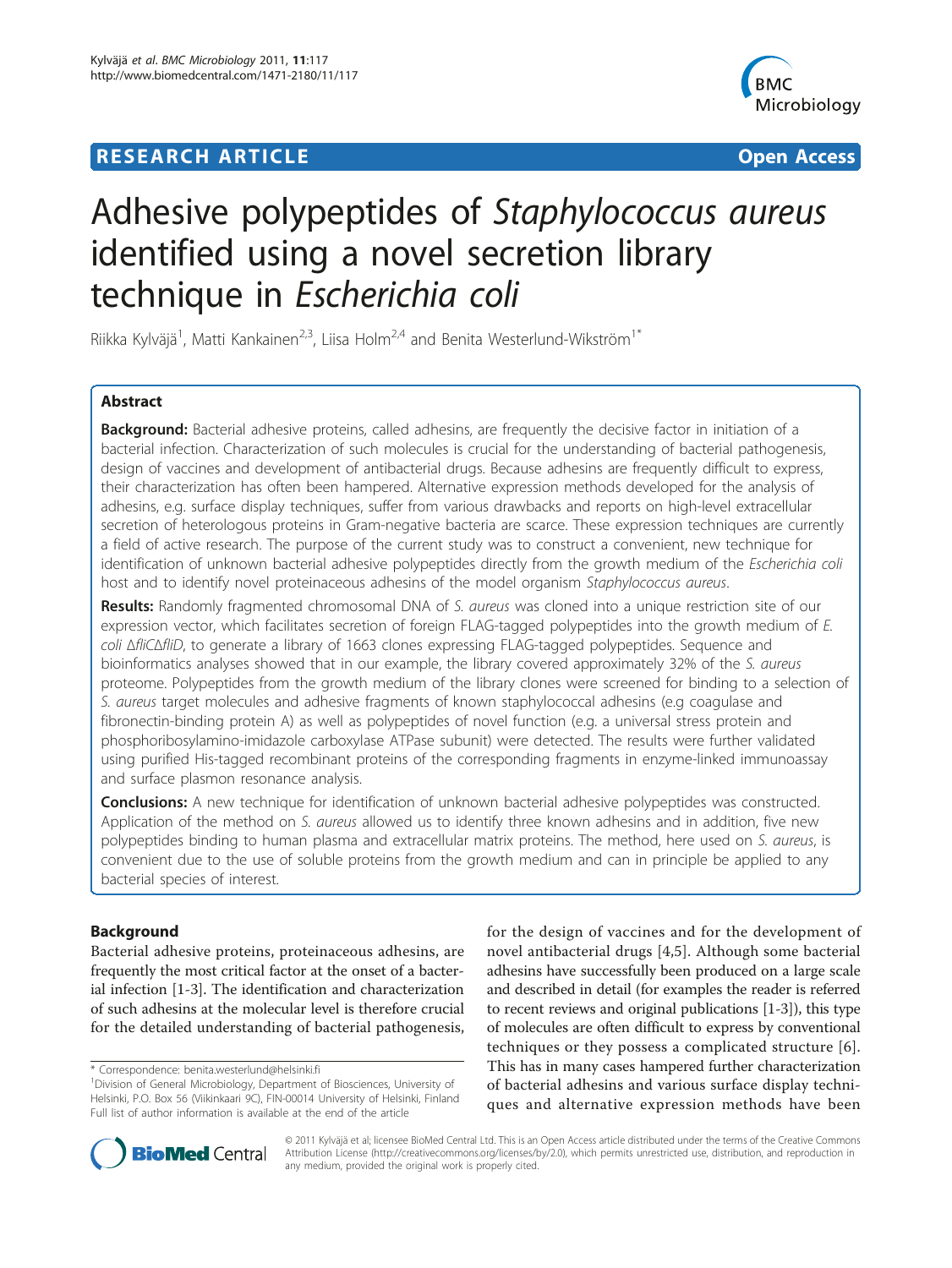<span id="page-1-0"></span>developed for the analysis of adhesive polypeptides. However, commonly used surface display techniques suffer from the drawback that they rely on the attachment of the gene product of interest to the surface of the carrier, for example the phage [[7\]](#page-11-0), the bacterium [[8,9\]](#page-11-0), or the ribosome [\[10](#page-11-0)], which may compromise correct folding of the polypeptide of interest. Reports on high-level extracellular secretion of heterologous proteins in Gram-negative bacteria are scarce and these expression techniques are currently a field of active research [[11,12](#page-11-0)].

The adhesion of the important and highly versatile human pathogenic bacterium Staphylococcus aureus to host surfaces is mediated by a range of adhesins, some of which are very well characterized [[13\]](#page-11-0). The majority of S. aureus adhesins belong to the group of microbial surface components recognizing adhesive matrix molecules, MSCRAMMs [[3](#page-11-0),[14](#page-11-0)], whereas others represent secretable expanded repertoire adhesive molecules [\[15](#page-11-0)]. Some of the known S. aureus adhesins have been identified by phage display based on staphylococcal genomic libraries, a technique also used for identification of secreted proteins of the bacterium [\[16](#page-11-0)-[19](#page-11-0)]. Bacterial surface display and ribosome display have been exploited for the mapping of S. aureus epitopes recognized by human antibodies and for the identification of peptide motifs that mediate entry into eukaryotic cells [\[20](#page-11-0)-[22](#page-11-0)]. Nevertheless, on the basis of genomics and proteomics data, a number of surface proteins and approximately 1000 proteins of unknown function in the proteome of S. aureus remain to be characterized [[13,23\]](#page-11-0) and among these also lie putative novel adhesins.

We recently described an efficient technique for the secretion of foreign proteins into the growth medium of a secretion-competent derivative of the Escherichia coli K12-strain called MKS12 [[24\]](#page-11-0). The genes encoding the flagellin (FliC), the flagellar cap (FliD), and the common type 1 fimbriae have been deleted from the chromosome of this strain. Secretion is facilitated by the use of an expression-secretion cassette that includes DNA elements from the flagellin operon of E. coli.

In the current report, we further develop the secretion technique [[24](#page-11-0)] into a tool for molecular microbiology and biotechnology and demonstrate its application for the human pathogenic bacterium S. aureus. We chose the versatile and important pathogen S. aureus as a model organism and constructed a library of random FLAG-tagged staphylococcal polypeptides in the secretion-competent host E. coli MKS12 (ΔfliCfliD). We sequenced all the inserts carrying a FLAG-encoding sequence and screened the FLAG-tagged polypeptides directly from cell-free growth medium for adhesive properties. The majority of the secreted polypeptides did not bind to the tested target molecules, but we identified totally eight adhesive polypeptides from the library. As a result, we were able to generate a technique, which allows rapid screening of novel bacterial polypeptides directly from the growth medium of E. coli.

#### Results

#### Construction of a primary genomic library of S. aureus in E. coli

We constructed the vector pSRP18/0 (Figure 1A) carrying the expression-secretion cassette previously shown to efficiently facilitate secretion of heterologous polypeptides in E. coli MKS12 [[24](#page-11-0)]. An EcoRV restriction site was inserted for cloning of blunt-ended DNA fragments between the DNA fragment carrying nucleotides 1-60 of the *fliC* gene (*fliC*1-60), which in our previous work has been shown to facilitate extracellular secretion of heterologous proteins in E. coli MKS12 [[24](#page-11-0)], and the FLAG-tag encoding sequence [[25](#page-11-0)] added for later screening purposes; a stop codon was added at the 3' end of the flag sequence.

Purified chromosomal DNA from S. aureus subsp. aureus (from now on called S. aureus) strain NCTC 8325-4 [[26\]](#page-11-0) was sonicated into fragments mainly 250 to 1000 bp in length (Figure 1B). The polished, bluntended DNA fragments were ligated into pSRP18/0 and transformed into the secretion-competent strain E. coli MKS12 to generate a primary genomic library including

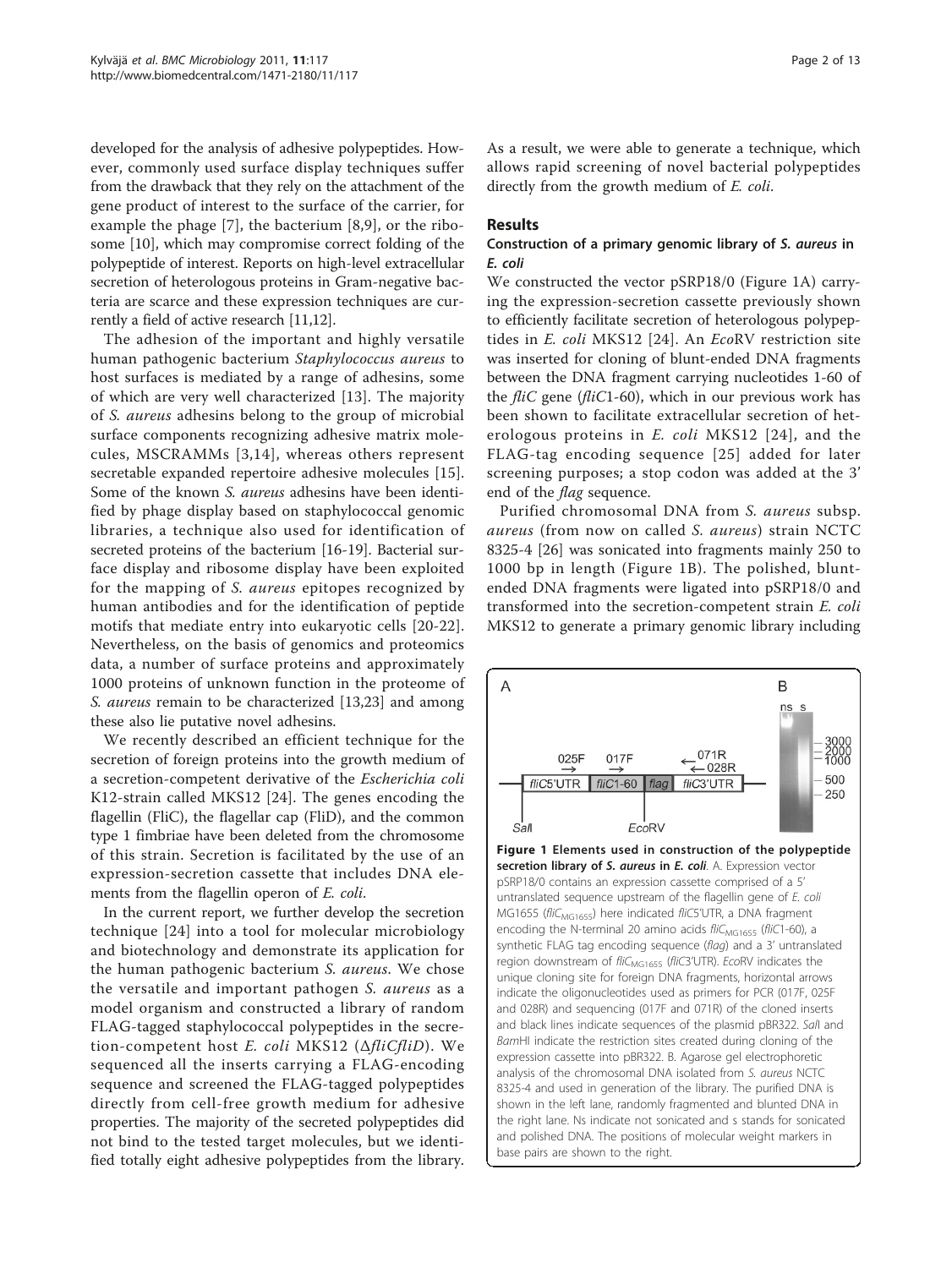more than 80 000 colonies. By colony PCR, the cloning efficiency, i.e. the% insert-carrying transformants of all transformants, was estimated from 200 randomly picked colonies to be 60% and the average insert size of 200 randomly picked insert-containing clones was estimated to be approximately 400 bp. The PCR primers used are shown in Figure [1A](#page-1-0).

## Generation of the final FLAG-tag positive (Ftp) library in E. coli

The 80 000 colonies of the primary genomic library were screened by colony blotting using anti-FLAG antibodies for exclusion of transformants carrying an empty vector or insertions out-of-frame in relation to the FLAG tag. Totally 1663 clones were confirmed to carry gene products with C-terminal FLAG tags and these were included into the final Ftp library. Colony-blot analysis showed that MKS12 (pSRP18/0) with the empty vector reacted with monoclonal anti-FLAG antibodies as weakly as MKS12 carrying no plasmid (data not shown), thus confirming that the Ftp colonies did possess an insertion in their plasmids.

#### Sequence analysis of the Ftp library

The coverage of the Ftp library was determined by sequencing the inserted DNA fragments in both directions in all the 1663 Ftp library clones. The sequencing primers are shown in Figure [1A](#page-1-0). The sequence of the insert was successfully determined in 1514 clones using the 017F primer and in 1564 clones with the 071R primer. When projected over the genome sequence of S. aureus NCTC 8325 using genomic blast searches [[27](#page-11-0)], the 1514 sequences obtained using the 017F primer corresponded to 708963 nt in total and covered 435809 nt of the genome. For the later 1564 sequences obtained with the 071R oligonucleotide, the corresponding values were 769323 nt and 462172 nt, respectively. The sequenced inserts overlapped totally 345890 nts of the genome, thus the overlap of the Ftp library was 63%.

Comparison of the Ftp library sequences with the gene sequences of S. aureus NCTC 8325 using BLASTN revealed a significant match for 1325 and 1401 of the 1514 and 1564 determined insertion sequences. The inserts showed homology to 808 and 845 gene sequences, respectively, and covered in total 950 gene sequences in S. aureus NCTC 8325. The matches were distributed randomly and evenly over the staphylococcal chromosome (Figure 2). Based on genomic and proteomic data, the theoretical number of encoded proteins in S. aureus NCTC 8325 is 2891 [\[28,29](#page-11-0)], which indicates that our final Ftp library covers approximately 32% of the staphylococcal proteome. In comparison to advanced but laborious proteomic methods [[30\]](#page-11-0) this coverage can be considered reasonable and most of all,



it could have been increased by construction and screening of a larger primary genomic library, which had created a higher number of Ftp clones. For a summary of the sequence data obtained from the Ftp library, see Additional file [1](#page-10-0) Table S1, which shows that several gene fragments encoding polypeptides of known staphylococcal adhesins such as IgG-binding proteins Protein A and Sbi, fibronectin-binding protein A (FnBPA), clumping factors A and B, elastin-binding protein EbpS, extracellular matrix (ECM) -binding proteins Ebh and Emp, the SD-rich fibrinogen-binding protein as well as enolase [\[3,13,31\]](#page-11-0) were present in the library.

Nucleotide sequencing of the Ftp clones also showed that three types of inserts existed (examples are presented in Table [1\)](#page-3-0). In the optimal cases, which represented 31% of the Ftp library, the clones carried only one staphylococcal gene or gene fragment which was in the same reading frame as the FliC fragment, added to the construct to facilitate extracellular secretion, and the FLAG-tag. This type of constructs was exemplified by clones named ΔNarG, ΔFnBPA, ΔEbh and ΔCoa. In another case, the staphylococcal gene was in the same reading frame only with the FLAG-tag rendering a gene product without an N-terminal FliC sequence. In the third type of clones several staphylococcal ORFs were identified in the cloned DNA fragment; e.g. two in the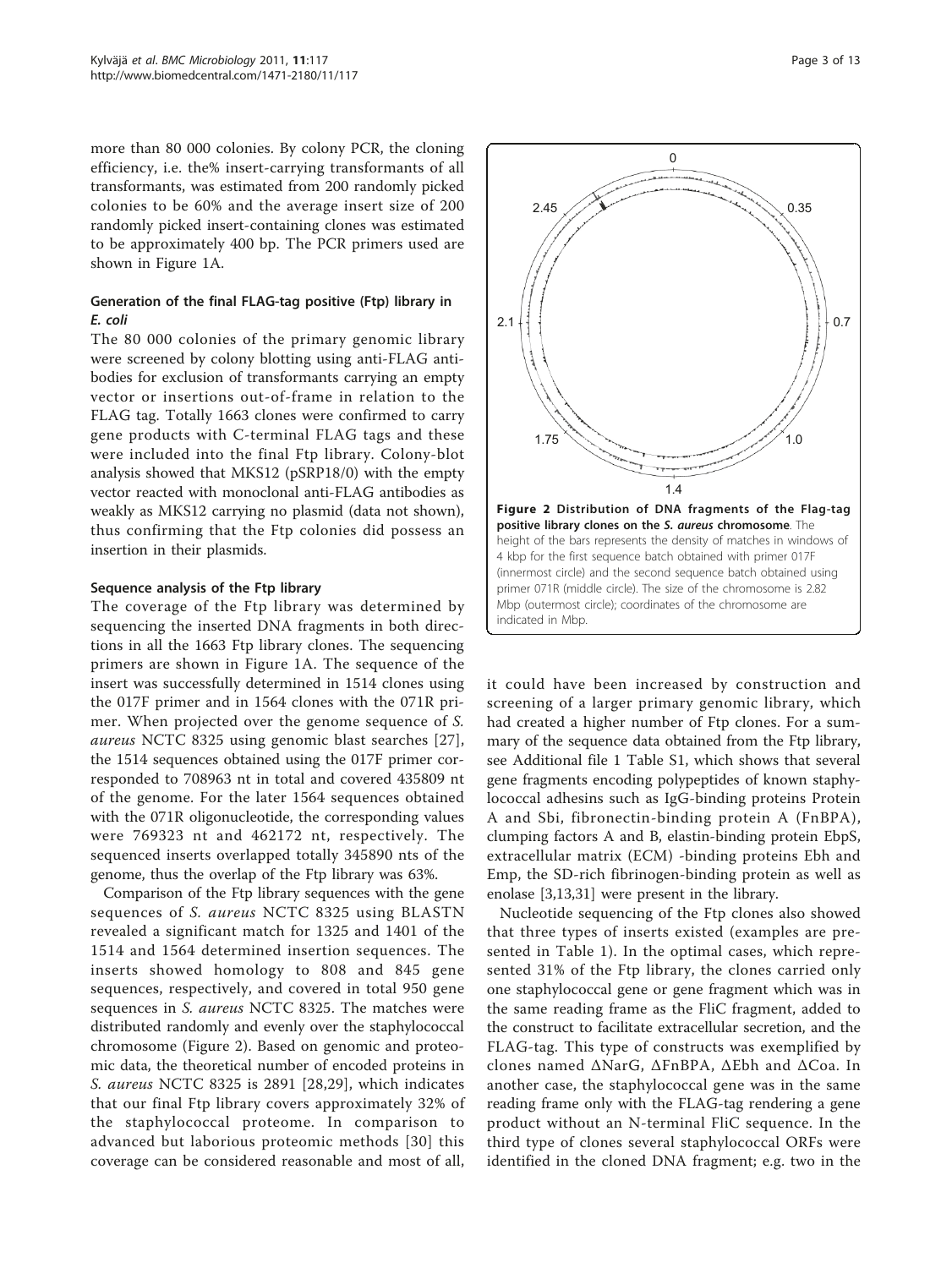| Clone<br>Name    | Length of<br>insert* | <b>Chromosomal location</b><br>of insert <sup>†</sup> | $ORFs‡$ in<br>insert | Predicted gene product(s) of<br>the Ftp-clone                  | Presence of $FliC_{1-20}$ and/or $FLAG$ -tag in<br>the gene product | Binding specificity of<br>the product | Predicted<br>molecular mass <sup>*</sup> |
|------------------|----------------------|-------------------------------------------------------|----------------------|----------------------------------------------------------------|---------------------------------------------------------------------|---------------------------------------|------------------------------------------|
| $\triangle$ NarG | 393                  | 2465481-2465873                                       | 1) 02681             | NarG <sup>§1</sup>                                             | $FliC1-20$<br><b>FLAG-tag</b>                                       | None                                  | 18.5                                     |
| ∆FnBPA           | 346                  | 2581863-2582208                                       | 1) 02803             | FnBPA <sup>§2</sup>                                            | $FliC1-20$<br><b>FLAG-tag</b>                                       | Fn                                    | 16.6                                     |
| ∆Ebh             | 582                  | 1398633-1399214                                       | 1) 01447             | Ebh <sup>§2</sup>                                              | $FliC1-20$<br><b>FLAG-tag</b>                                       | Fn                                    | 24.2                                     |
| $\triangle Coa$  | 825                  | 212434-213258                                         | 1) 00192             | coagulase                                                      | $FliC1-20$<br><b>FLAG-tag</b>                                       | Fg, Fn                                | 34.2                                     |
| ∆PurK            | 383                  | 979768-980150                                         | 1) 01008             | out of frame <sup>1</sup>                                      | No                                                                  |                                       |                                          |
|                  |                      |                                                       | 2) 01009             | PurK <sup>§1</sup>                                             | <b>FLAG-tag</b>                                                     | Fn, Fg                                | 14.6                                     |
| <b>ASCOR</b>     | 484                  | 2667518-2668001                                       | 1) 02897             | terminator in sequence                                         | FliC                                                                |                                       |                                          |
|                  |                      |                                                       | 2) 02898             | Putative SCOR <sup>§1</sup>                                    | <b>FLAG-tag</b>                                                     | Fn, Fg                                | 17.7                                     |
| $\triangle$ Usp  | 664                  | 1724620-1725283                                       | 1) 01818             | out of frame <sup>1</sup>                                      | No                                                                  |                                       |                                          |
|                  |                      |                                                       | 2) 01819             | $\mathsf{Usp}^{\S1}$ -like                                     | <b>FLAG-tag</b>                                                     | Fn, Fg, CIV,                          | 19.3                                     |
| $\triangle$ lspD | 885                  | 244692-245576                                         | 1) 00223             | out of frame <sup>1</sup>                                      | No                                                                  |                                       |                                          |
|                  |                      |                                                       | 2) 00225             | $IspD^{52}$                                                    | <b>FLAG-tag</b>                                                     | Fn, Fg                                | 13.4                                     |
| $\triangle PBP$  | 756                  | 2257336-2258091                                       | 1) 02433             | out of frame <sup>1</sup>                                      | <b>No</b>                                                           |                                       |                                          |
|                  |                      |                                                       | 2) 02432             | out of frame <sup>1</sup>                                      | No                                                                  |                                       |                                          |
|                  |                      |                                                       | 3) 02430             | putative PBP <sup>§1</sup><br>of ABC <sup>§1</sup> transporter | <b>FLAG-tag</b>                                                     | Fn, Fg                                | 6.7                                      |

<span id="page-3-0"></span>Table 1 Examples of Ftp library clones that express adhesive polypeptides

\* In base pairs

† In S. aureus subsp. aureus NCTC 8325

‡ Open reading frames (ORFs) in the clones are partial, the number refers to the systematic gene identifier SAOUHSC\_no. in the GenBank database, a locus\_tag

§1 Abbreviations of TIGR Family names: NarG, nitrate reductase  $\alpha$ -subunit; PurK, Phosphoribosylamino-imidazole carboxylase ATPase subunit; SCOR, short-chain oxidoreductase; Usp, universal stress protein family; PBP, periplasmic binding protein; ABC, ATP-binding cassette

§2 Abbreviations of the protein names: FnBPA, fibronectin binding protein A; Ebh, extracellular matrix binding protein homologue; IspD, 2-C-methyl-D-erythritol 4-phosphate cytidylyltransferase

<sup>1</sup> The reading frame is in relation to fliC and flag sequences

# Molecular mass in kilodaltons. The molecular mass of FliC<sub>1-20</sub> and FLAG-tag included when present in the gene product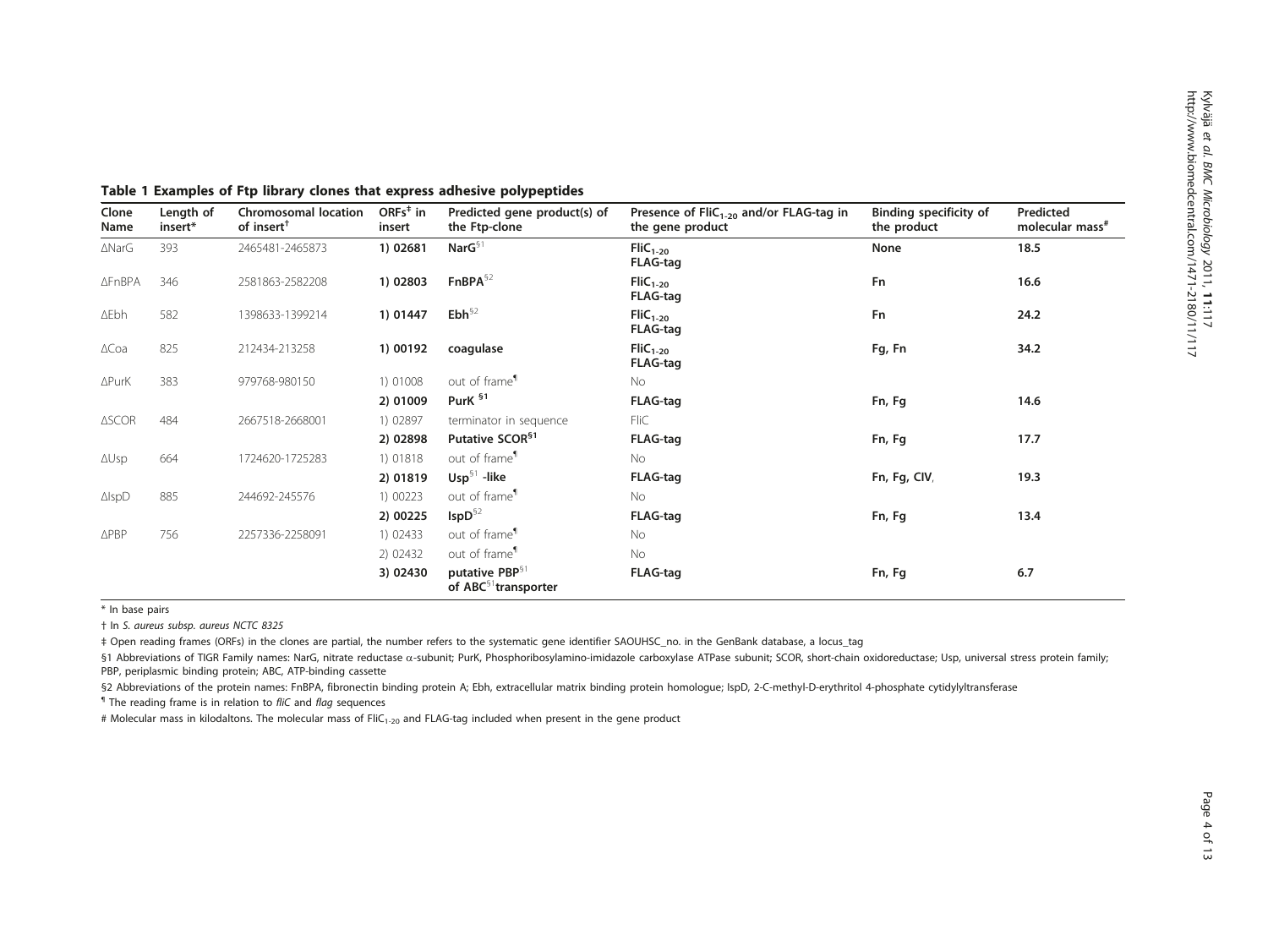clones named ΔPurK, ΔSCOR, ΔUsp and ΔIspD or three in the clone named ΔPBP, although only the distal gene product carried the FLAG tag. We hypothesize that the translation of a FLAG-tag positive gene product in the later two cases, which represented 69% of the library clones, proceeds from the staphylococcal ribosomal binding site (RBS) detected in the 5' untranslated region (5'UTR) of the ORF closest to the FLAG-tag encoding sequence. Hence, the expressed product would be encoded by the last gene fragment of the cloned DNA sequence, would not carry the N-terminal FliC sequence, but would be FLAG-tag positive. Phage display results obtained by Rosander and coworkers [\[18\]](#page-11-0) as well as our results from sequencing and Western blot analysis (Figure [3A](#page-5-0)) of selected library clones support the hypothesis of translation of the FLAG-positive gene products from a staphylococcal RBS in E. coli. The FLAG-tagged polypeptides observed in the cells of clones ΔPBP, ΔPurK, ΔSCOR, ΔUsp and ΔIspD did not react with anti-flagella antibodies whereas the polypeptides of clones ΔNarG, ΔFnBPA, ΔCoa and ΔEbh did react (data not shown). This result further supports the hypothesis of translation starting from staphylococcal RBSs.

## Adhesive properties of FLAG-tagged polypeptides in cellfree growth media of Ftp library clones

With the goal to detect known and novel staphylococcal proteinaceous adhesins but on the other hand also to test the applicability of the technique, we analyzed in an enzyme-linked immunoassay (ELISA) the binding of cell-free growth media of the 1663 Ftp library clones to a restricted selection of purified human proteins, which are well-known staphylococcal ligand molecules. These target proteins, i.e. fibrinogen (Fg), plasma fibronectin (Fn), type I and type IV collagens (CI and CIV) as well as the control protein fetuin (Fet), were immobilized in polystyrene microtitre wells and cell-free culture media of the library clones were allowed to bind. Of the totally 1663 clones tested, the polypeptides in the supernatants of eight clones bound to Fn (ΔPBP, ΔFnBPA, ΔPurK, ΔSCOR, ΔCoa, ΔUsp, ΔIspD, ΔEbh) and six to Fg (ΔPBP, ΔPurK, ΔSCOR, ΔCoa, ΔUsp, ΔIspD). The polypeptides in the supernatant of clone ΔUsp interacted with CIV similarly as with the control protein Fet. The binding properties are shown in the upper panel of Figure [3A.](#page-5-0) The supernatants of the remaining 1655 clones and of the vector strain showed no binding to the tested target proteins, functioned as internal negative controls, and thus indicated specificity in the binding assays. In Figure [3A](#page-5-0), clone ΔNarG represents an example of clones expressing non-binding polypeptides; D1-D3 represents polypeptides expressed by MKS12 (pSRP18/ 0D1-D3) and was included as a Fn-binding positive control [\[32](#page-11-0)].

According to our sequence and binding data, three of the Ftp clones expressed adhesive polypeptides previously characterized as adhesins of S. aureus, namely the Fn-binding repeats D1-D3 of the Fn-binding protein FnBPA (the clone named ΔFnBPA), a Fn-binding fragment of the ECM-binding protein Ebh (named ΔEbh) and a Fg-binding fragment of staphylocoagulase (named ΔCoa) [[32](#page-11-0)-[34\]](#page-11-0). The coagulase fragment includes the conserved central region and 15 residues of the 27 amino-acids long repeat 1 of coagulase. In group A streptococci, individual repeats of coagulase have been shown to bind Fg and we therefore speculate that the short fragment of repeat 1 mediates the Fg binding we observed [\[35,36\]](#page-11-0).

The remaining five Ftp clones, which secreted adhesive polypeptides, encoded mainly Fn- or Fg-binding gene products. According to the sequence data, these Ftp-polypeptides were i) an N-terminal fragment of the substrate binding protein of an iron compound ABC transporter (in clone named ΔPBP), ii) an N-terminal fragment of the ATPase subunit of phosphoribosyl aminoimidazole carboxylase (in clone ΔPurK), iii) an N-terminal fragment of a putative short chain oxidoreductase (in clone ΔSCOR), iv) a putative universal stress protein (in clone ΔUsp), and v) the N-terminal half of 2-C-methyl-D-erythritol 4-phosphate cytidylyltransferase (in clone ΔIspD) of S. aureus NCTC 8325 [\[29,37-39\]](#page-11-0). The gene product of the nonadhesive control clone turned out to be a central fragment of the  $\alpha$ -subunit of nitrate reductase and was named ΔNarG [\[29\]](#page-11-0).

## Western blot analysis of the cell-free growth medium from Ftp clones

To determine the apparent molecular mass of the Ftp polypeptides expressed by the Ftp library clones and to confirm the presence of the C-terminally FLAG-tagged peptides in the growth medium, we analyzed whole cells and cell-free growth media of the clones by Western blotting using anti-FLAG antibodies. The results are presented in the lower panel of Figure [3A](#page-5-0) and show that the FLAG-tagged gene products were detected in whole cell samples (C) and cell-free supernatants (S), but in varying amounts in each clone. The apparent molecular mass of the secreted polypeptides was in good agreement with their theoretical molecular mass calculated on the basis of the deduced amino acid sequence (Table [1](#page-3-0)). The FLAG-tagged polypeptide expressed by the clone ΔCoa has however a predicted molecular mass of 34.2 kDa whereas the apparent molecular mass was approximately 45 kDa. The reason for this aberrant migration pattern is unknown, but it is not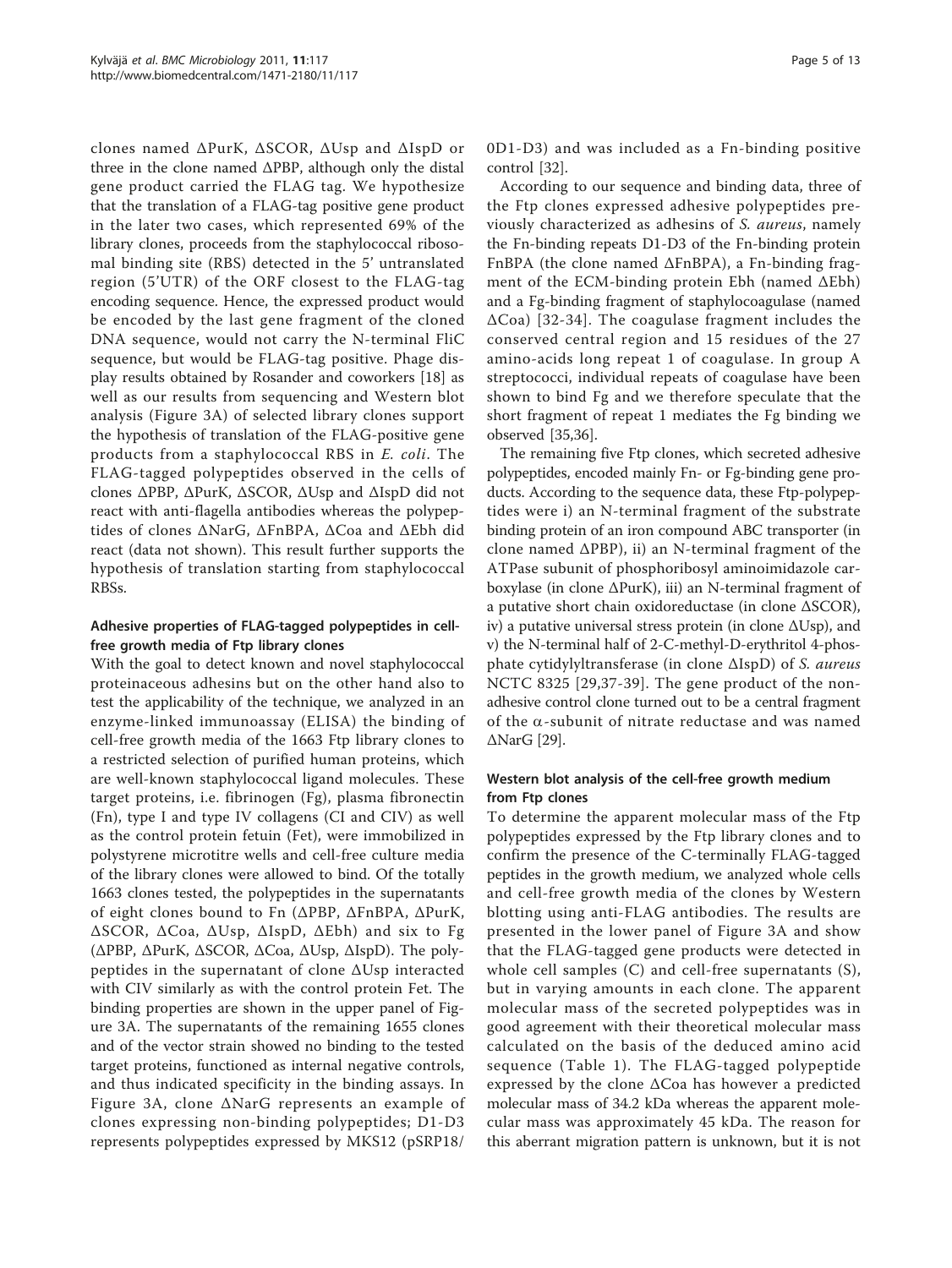Figure 3 Properties of polypeptides secreted into the growth medium by the Ftp library clones and purified His-recombinant polypeptides. A. Upper panel shows the binding of cell-free growth media from the library clones to ECM proteins and the control protein fetuin immobilized in polystyrene microtitre wells as analyzed by ELISA. Lower panel shows Western blot analysis with monoclonal anti-FLAG antibodies of bacterial cells (C) and TCA-precipitated cell-free growth media (S) of the corresponding clones. Vector indicates growth medium from MKS12 (pSRP18/0), D1-D3 denotes polypeptides secreted by MKS12 (pSRP18/0D1-D3), and the names indicate individual library clones. The cell samples correspond to 50 μl and the supernatants to 500 μl bacterial culture, except in the case of clones ΔPBP, ΔUsp, ΔIspD, ΔEbh where supernatant samples corresponding only to 100 μl of culture were loaded due to the high expression level of the polypeptide. B. Upper panel presents the binding of His-tagged recombinant polypeptides to ECM proteins immobilized in polystyrene microtiter wells as analyzed by ELISA and the lower panel shows SDS-PAGE analysis of affinity-purified recombinant polypeptides. The names following His-indicate polypeptides encoded by gene fragments subcloned from corresponding individual library clones. The values are averages of 2 to 3 parallels from 2 to 4 individual experiments, showing the standard deviation as error bars. CI, type I collagen; CIV, type IV collagen; Fn, fibronectin; Fq, fibrinogen; Fet, control protein fetuin. Molecular masses in kDa are indicated to the left.

<span id="page-5-0"></span> $\overline{A}$  $\Box$  CI  $\blacksquare$  CIV **⊠**Fn  $\Box$  Fg **目** Fet  $3,6$  $3,2$  $2.8$ Absorbance (405 nm)  $2.4$  $\frac{1}{2}$  $2,0$ 1,6  $1,2$ **Report Follows**  $0.8$  $0,4$  $\triangle PBP$ ΔNarG ΔFnBPA ΔPurK ASCOR ACoa  $\Delta$ Ebh  $\Delta$ Usp  $\triangle$ IspD D1-D3 vector 66<br>45<br>30  $\frac{1}{\sqrt{2}}$  $\frac{1}{2} \frac{1}{2} \frac{1}{2} \frac{1}{2} \frac{1}{2} \frac{1}{2} \frac{1}{2} \frac{1}{2} \frac{1}{2} \frac{1}{2} \frac{1}{2} \frac{1}{2} \frac{1}{2} \frac{1}{2} \frac{1}{2} \frac{1}{2} \frac{1}{2} \frac{1}{2} \frac{1}{2} \frac{1}{2} \frac{1}{2} \frac{1}{2} \frac{1}{2} \frac{1}{2} \frac{1}{2} \frac{1}{2} \frac{1}{2} \frac{1}{2} \frac{1}{2} \frac{1}{2} \frac{1}{2} \frac{$ 20  $14$  $\mathsf{C}$ c s C c s  $C S$ C S C S c s C S S c s S C S  $2,0$ B  $\Box$ Cl ■CIV ØFn □Fg 冒Fet 1,6 Absorbance (405 nm)  $1,2$  $0,8$  $0,4$ His of Kingsh His-bubbe **History** Coa **His Avenue His Bruth His Right** 11888 Harc Kisch FREE Aver Fried Avit **His-**Book Purt Coa **Coa** Nsp **Acor His** 66<br>45

 $4,0$ 

30 20  $14$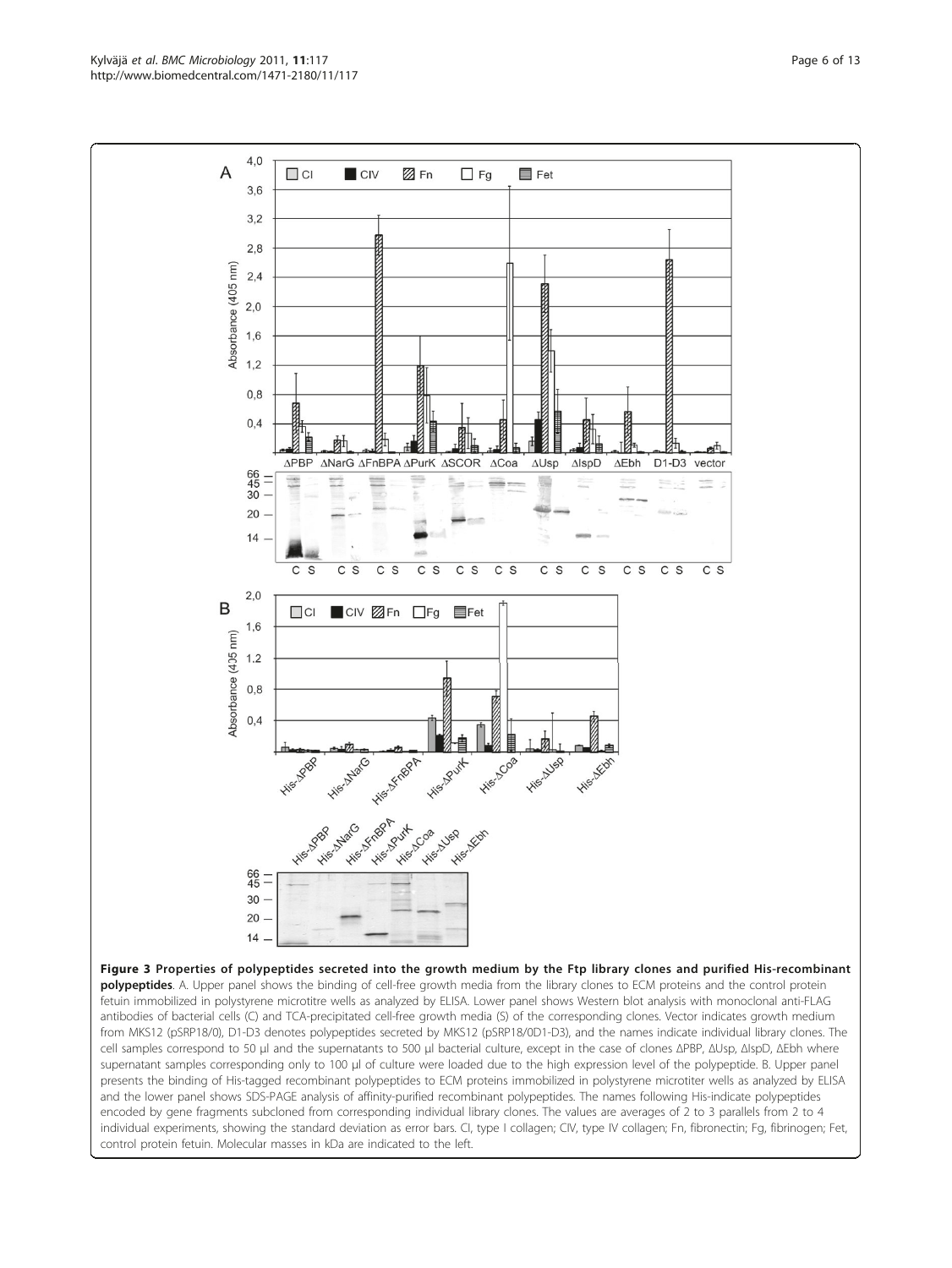related to a high content of acidic amino acids causing a slow migration pattern in SDS-PAGE as reported with some other staphylococcal adhesins [\[40](#page-11-0)].

## Verification of the adhesive polypeptides

To confirm the results obtained with supernatants of the Ftp library clones, the DNA sequences identified as encoding the adhesive polypeptides (Table [1](#page-3-0)) were expressed in the cytoplasm of E. coli as recombinant polypeptides with six histidine residues at their N-termini by conventional methods. The purified polypeptides (His-ΔPBP, His-ΔNarG, His-ΔFnBPA, His-ΔPurK, His-ΔCoa, His-ΔUsp and His-ΔEbh) are shown in the lower panel of Figure [3B.](#page-5-0) The concentration of the His-polypeptides was first determined from Coomassie-stained SDS-PAGE gels by analysis of whole band intensity of the corresponding polypeptide using image analysis with an internal protein standard of known concentration. The polypeptides were then assessed for binding to immobilized target molecules by ELISA (at a concentration of 20 nM) and surface plasmon resonance (SPR) analysis (at 0.5-2.5 μM concentrations). His-ΔNarG and His-ΔFnBPA polypeptides were used as internal negative and positive controls, respectively. Since the His-ΔSCOR and His- $\Delta$ IspD polypeptides remained insoluble in the *E. coli* cytoplasm, these proteins could not be purified in nondenaturing conditions and could unfortunately not be included in the verification.

In the ELISA assay, the His-ΔCoa and His-ΔEbh polypeptides interacted with the same immobilized target molecules (upper panel of Figure [3B\)](#page-5-0) as those of the corresponding Ftp library clones (upper panel of Figure [3A](#page-5-0)). The His-ΔPurK polypeptide bound to Fn but interacted poorly with Fg, whereas His-ΔUsp showed only a low level interaction with Fn. Similarly as the negative control polypeptide His-ΔNarG, the His-ΔFnBPA and His-ΔPBP polypeptides showed no binding to Fn or Fg in the ELISA.

In the SPR analysis, the His-ΔPurK, His-ΔCoa, and His-ΔUsp polypeptides bound to immobilized Fg whereas the His-ΔFnBPA, His-ΔPurK, and His-ΔEbh polypeptides showed affinity to Fn similarly as did the cell free growth media of corresponding Ftp library clones tested by ELISA (Figure [3A\)](#page-5-0). In contrast to the ELISA results, the His-ΔEbh polypeptide reacted also with Fg in the SPR analysis. The His-ΔPBP polypeptide and the negative control peptide His-ΔNarG showed no binding properties in the SPR analysis. However, the SPR results mainly confirmed the results obtained with culture supernatants of Ftp clones. The affinity constants obtained in the SPR analysis are shown in Table 2.

#### **Discussion**

S. aureus NCTC 8325, the parental strain of the prophage-cured S. aureus NCTC 8325-4 used for construction

| Table 2 SPR analysis of His <sub>6</sub> -polypeptides |  |
|--------------------------------------------------------|--|
|--------------------------------------------------------|--|

| Polypeptide | KD to Fn $(M)$ *      | KD to Fq $(M)$ *      |
|-------------|-----------------------|-----------------------|
| His-∆NarG   | 0.77                  | 0,72                  |
| His-∆FnBPA  | $5,24 \times 10^{-6}$ | 0.31                  |
| His-∆Ebh    | 0,02                  | $1,25 \times 10^{-6}$ |
| His-∆Coa    | $\leq 0^+$            | $1,80 \times 10^{-7}$ |
| His-∆PurK   | $4.43 \times 10^{-7}$ | $5,39 \times 10^{-6}$ |
| His-∆Usp    | 0,35                  | $6,45 \times 10^{-6}$ |
| His-∆PBP    | 0.36                  | 0.13                  |
|             |                       |                       |

\* the steady state affinity constants (KD) of the seven analytes tested are shown in molar concentrations; values shown in bold indicate high affinity for the indicated ligand (Fn or Fg).

† affinity was not measurable since all values were negative

of the extracelluar secretion library, carries 22 of the genes encoding the 24 surface proteins implicated in adhesion and all the 13 genes for the secretable proteins implicated in immune response evasion as recently described by McCarthy and Lindsay [\[41](#page-11-0)]. According to the literature, only eight of these proteins have been reported to bind Fn and/or Fg and five interact with the ECM. Cna, the only collagen-binding protein in the list of adhesins, is not present in S. aureus NCTC 8325-4 [[41](#page-11-0)]. Taking into consideration the above data and the fact that we deliberately screened for binding to only a few model targets of S. aureus, the yield from our Ftp library was very satisfying. Among the 1663 clones of the Ftp library, which was constructed in the study, we identified in the primary screening for Fn-, Fg- or collagen-binding polypeptides totally eight clones expressing adhesive FLAG-tagged polypeptides. We found three known Fn/Fg-binding polypeptides (ΔFnBPA, ΔEbh and ΔCoa) and in addition five polypeptides of novel adhesive function (ΔPurK, ΔUsp, ΔSCOR, ΔIspD and ΔPBP). The cloned chromosomal fragments frequently encoded polypeptides below the length of intact binding domains of large staphylococcal adhesins, such as the clumping factors (ClfA, ClfB) and SD-rich fibrinogen-binding proteins [[14](#page-11-0),[42\]](#page-11-0). Hence, in future applications of the presented technique longer chromosomal fragments should preferentially be cloned. We did however identify several fibronectin-binding polypeptides, which possibly is explained by the fact that short fragments of typical fibronectin-binding MSCRAMMs mediate high-affinity binding [[43](#page-11-0)]. The observed variation in concentration of FLAG-tagged polypeptides in the cellfree supernatants of the Ftp-library clones, which was due to variable expression of the cloned *S. aureus* chromosomal fragments in E. coli and may have an effect on the screening results, could be circumvented by quantification of the polypeptides prior to the analysis.

The findings obtained by primary screening of Ftp library clones were confirmed by ELISA and SPR analyses using corresponding purified His-tagged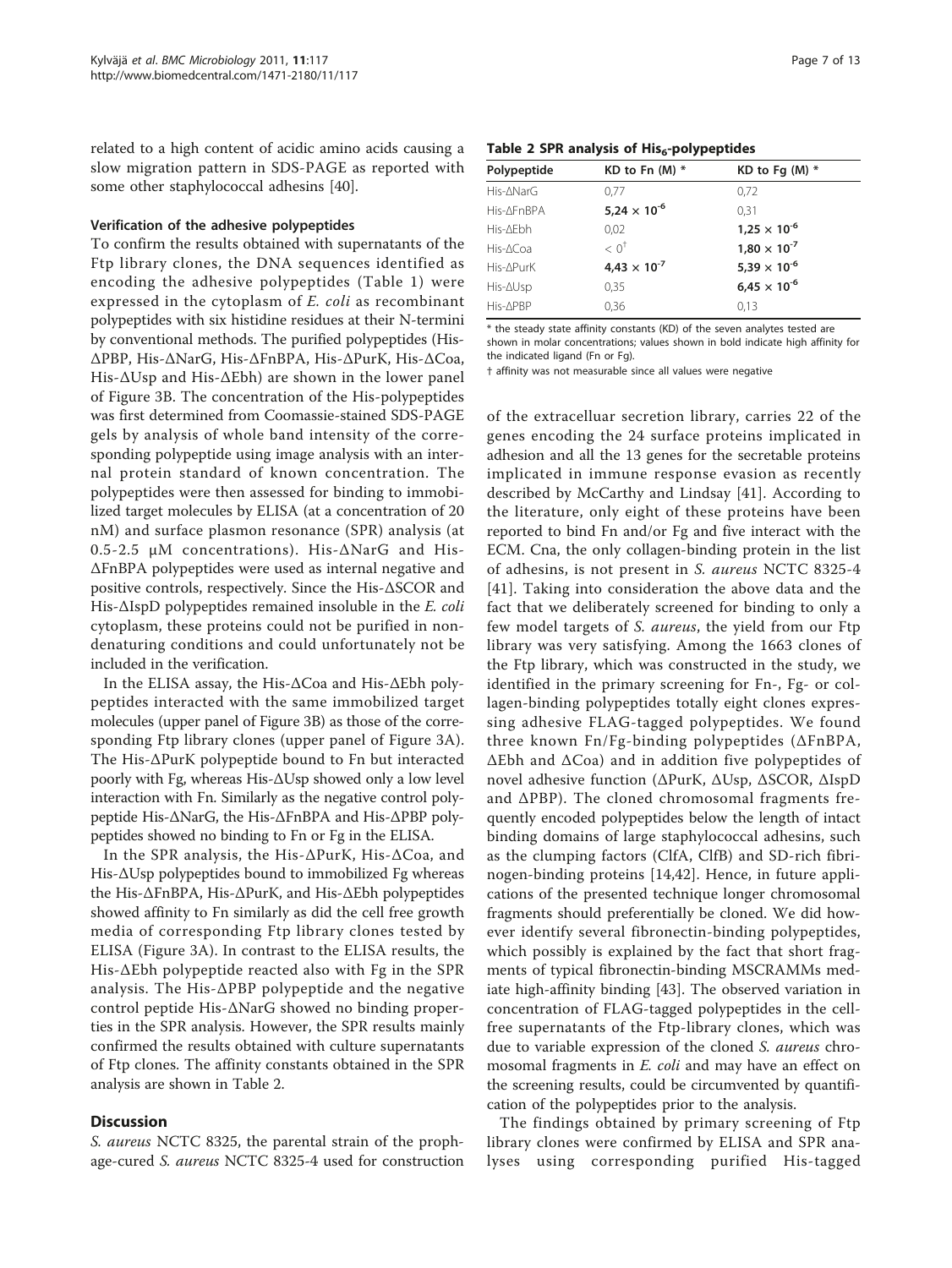recombinant polypeptides. All the binding results are combined in Table 3, and strongly indicate that the Fnand Fg-binding polypeptides ΔFnBPA, ΔPurK, ΔCoa, ΔUsp and ΔEbh truly have adhesive functions under the tested conditions. The very weak interactions observed with  $\triangle PBP$  (with Fn and Fg) and  $\triangle Usp$  (with CIV) require further verifications and could not be confirmed by ELISA or SPR using 6xHis polypeptides. Some discrepancies were observed with the Ebh polypeptides, which may be due to the protein itself or the methods applied for verification of the results. In the ELISA assays, ΔEbh and His-ΔEbh bound to Fn, whereas interaction with Fn as well as Fg was observed in the SPR analysis. Fg is not known to be a ligand for Ebh in the literature, but Ebh is a giant protein, 9535 amino acid residues in length [\[34](#page-11-0)], and may have unknown properties. ELISA is an end-point type of analysis, whereas SPR is a real-time analysis considered to be very sensitive and optimal for detection of weak interactions [\[44](#page-11-0)]. Thus, the SPR technology may in this case have revealed a novel function of Ebh, which remains to be further characterized in a coming study. The verification of the interactions of ΔSCOR and ΔIspD (with Fn and Fg) was hampered since the polypeptides could not be produced as purified His-tagged polypeptides by conventional expression technology.

The localization in the *S. aureus* cell of the polypeptides we identified as possessing adhesive properties may appear somewhat controversial. According to bioinformatics analysis and a recent proteomics analysis of the S. aureus COL strain [[30\]](#page-11-0), the protein PurK, in which we identified an Fg- and Fn-binding polypeptide, is intracellular and functions as the ATPase subunit of phosphoribosylaminoimidazole carboxylase. The Fn-/Fgbinding polypeptides SCOR (a putative short chain oxidoreductase), Usp (a universal stress protein) and IspD (2-C-methyl-D-erythritol 4-phosphate cytidylyltransferase) are found both in the cytoplasm and on the cell surface of S. aureus [\[43](#page-11-0)]. Finally, the PBP polypeptide (substrate binding protein of an iron compound ABC transporter) has been indicated as a lipoprotein. There is increasing evidence that various bacterial proteins regarded as cytoplasmic enzymes also can be found in other tasks outside the bacterial cell and presumably have a dual role. Several examples of such moonlighting proteins [[45](#page-12-0)] and/or anchorless adhesins [[46](#page-12-0)], for which the secretion mechanism still is unknown, have been reported [[47](#page-12-0)-[49\]](#page-12-0). In addition, screenings for vaccine candidates in S. aureus by ribosome display combined with immunoproteome analysis as well as by proteomics-based techniques have identified also intracellular proteins and anchorless cell wall proteins as immunogenic and/or located on the outside of the bacterial cell [[22,](#page-11-0)[50-53](#page-12-0)]. This indicates that some bacterial intracellular proteins may play a role or, alternatively, at least be localized extracellularly during the in vivo infection. Hence, it is likely that our results are not in vitro artefacts and that the Fn- and Fg-binding Usp and PurK polypeptides we identified, if localized extracellularly, could mediate host-microbe interaction. It should however be stressed, that the adhesive polypeptides were expressed in a heterologous host and for the obtained results to be fully reliable and reflect the native activity of S. aureus proteins, the properties demonstrated for these polypeptides should be further verified in a separate study.

A comparison of the presented technique with alternative expression methods applied in analysis of adhesins and/or the immunoproteome of S. aureus reveals benefits and deficiencies in all the technologies.

| Polypeptide tested         | ELISA* cell-free supernatant | ELISA* purified 6xHis polypeptide | $SPR†$ purified 6xHis polypeptide |
|----------------------------|------------------------------|-----------------------------------|-----------------------------------|
| $\triangle$ NarG           | $\overline{\phantom{a}}$     | $\sim$                            | $\sim$                            |
| ∆FnBPA                     | Fn                           | $\sim$                            | Fn                                |
| $\Delta$ Ebh               | Fn                           | Fn                                | $(Fn)$ , $Fq$                     |
| $\triangle Coa$            | $(Fn)$ , $Fq$                | (Fn), Fg,                         | Fg                                |
| ∆PurK                      | Fn, Fg                       | Fn, (Cl)                          | Fn, Fg                            |
| <b>ASCOR</b>               | $(Fn)$ , $(Fq)$              | <b>ND</b>                         | <b>ND</b>                         |
| $\triangle$ Usp            | Fn, Fg, $(CIV)$              | (Fn)                              | Fg                                |
| $\triangle$ <sub>spD</sub> | (Fn), (Fg)                   | <b>ND</b>                         | <b>ND</b>                         |
| $\triangle PBP$            | $(Fn)$ , $(Fq)$              | $\overline{\phantom{a}}$          | $\sim$                            |
| $D1-D3^+$                  | Fn                           | <b>ND</b>                         | <b>ND</b>                         |

Table 3 A summary of the binding of S. aureus polypeptides to immobilized ligands

\* Binding of polypeptides to immobilized target molecules by enzyme-linked immunoassay

† Binding of polypeptides to immobilized target molecules by surface plasmon resonance

‡ C-terminally FLAG-tagged recombinant polypeptide used as positive control in screening of the FTP library

- indicate no binding; ligand in brackets indicate weak binding

ND, indicate not determined. The SCOR and IspD polypeptides could not be produced as 6xHis recombinant polypeptides and the D1-D3 polypeptide was produced into the cell-free growth medium and did not carry a His tag.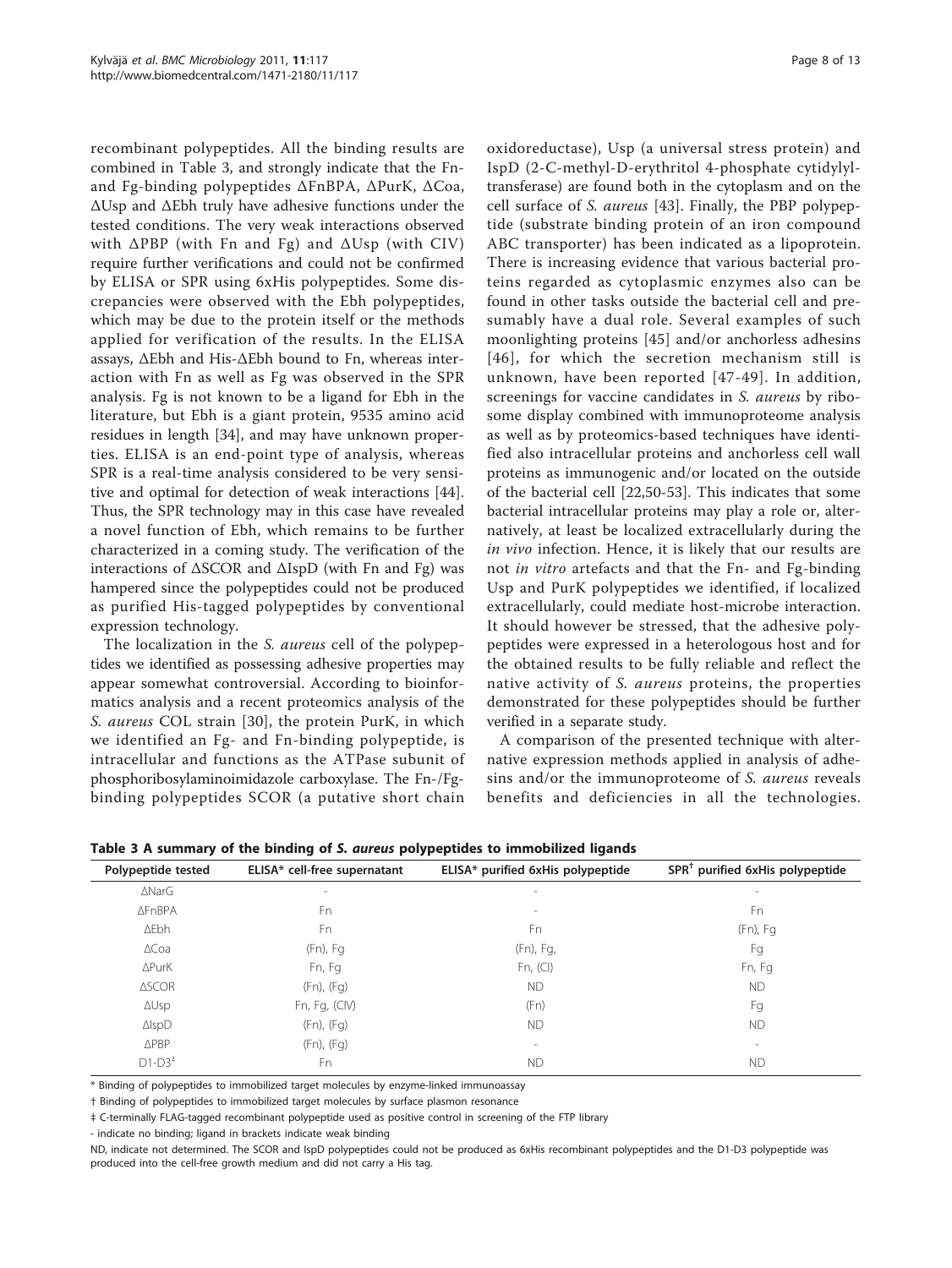Proteomics-based methods rely on proteins expressed by the target organism at the particular condition that may render the expressome incomplete [[54](#page-12-0)], whereas our method in principle facilitates the expression of any gene product independently of the growth requirements of the target bacterium, i.e. S. aureus in our case. The application of other commonly used techniques, such as the proteomics-based expression library screening, ribosome display and surface display techniques, suffer from individual drawbacks exemplified by requirement of cell lysis, removal of cell debris prior to analysis, conformation of the polypeptide to be displayed, disulfide bonds disturbing the surface translocation, or the use of expensive commercial *in vitro* transcription and translation kits [\[8](#page-11-0),[10,](#page-11-0)[55,56](#page-12-0)]. A drawback in biotechnological applications of the recently published complete ORFeome library of S. aureus is the requirement to transfer the library plasmids into appropriate expression hosts prior to protein production [\[57\]](#page-12-0).

The most time-consuming part of the method presented here is the manual construction of the final Ftp library. Once the library has been generated, it can conveniently in a cost- and time-efficient manner be applied in the analysis of any protein-ligand interaction directly using cell-free supernatants in various binding assays. A clear advantage of our and other extracellular secretion techniques such as type I and type III secretion-based methods [[58-60](#page-12-0)] is the cheap and convenient direct use of cell-free growth media, whereas techniques dependent on intracellular proteins or proteins exported to the periplasm by the SecA-YEG or Tat pathways are more tedious and expensive [\[61](#page-12-0)]. As apparent from our results with the polypeptides His-ΔSCOR and His-ΔIspD, proteins difficult to produce by conventional methods may be efficiently produced by this novel and flexible alternative method.

## Conclusions

In this study, we generated a random chromosomal library of S. aureus in the secretion-competent strain E. coli MKS12 ( $\Delta filCflip$ ), selected only the clones that expressed C-terminally Flag-tagged gene products, and sequenced the DNA fragments of all these 1663 clones. The fragments were distributed evenly over the S. aureus chromosome and the library covered approximately 32% of the S. aureus proteome. We tested the extracellularly secreted staphylococcal polypeptides for binding to wellknown ligands of S. aureus and found previously characterized adhesins, such as the Fn-binding D1-D3 repeats of FnBPA, a Fg-binding fragment of staphylocoagulase and a Fn-binding fragment of the ECM-binding protein Ebh. Furthermore, we found five polypeptides with new adhesive properties, a polypeptide of the universal stress protein Usp, and adhesive fragments of the putative short chain oxidoreductase SCOR, the phosphoribosylaminoimidazole carboxylase ATPase subunit PurK, 2-C-methyl-D-erythritol 4-phosphate cytidylyltransferase IspD, and the substrate binding protein of an iron compound ABC transporter, which all bound to Fn and Fg. Currently, we are analyzing the library more comprehensively by screening reactivity of Ftp polypeptides immobilized via the FLAG tag with antibodies from healthy individuals and patients suffering from various staphylococcal infections. This methodologically straight-forward method can in principle be applied on any bacterial species and protein-ligand interaction of interest.

## Methods

## Bacterial strains and growth conditions

The host strain E. coli MKS12, and S. aureus subsp. aureus strain NCTC 8325-4 were available from previous work [[24,](#page-11-0)[62](#page-12-0)]. E. coli strains were cultured shaking, in Luria broth (LB) or on agar plates supplemented with ampicillin (150 μg/ml) and streptomycin (100 μg/ml) when appropriate, for 18 h at 37°C. For analysis of adhesive properties, the library clones were grown statically on 96-well polystyrene plates in 300 μl LB and for Western blot analysis the bacteria were grown statically in 3 ml LB. S. aureus NCTC 8325-4 was grown in tryptic soy broth or on agar for 18 h at 37°C.

## Construction of the library vector

A DNA fragment carrying a 173-bp 5' UTR upstream of the flagellin gene of E. coli MG1655 [[24\]](#page-11-0), a sequence encoding the 20 N-terminal amino acids ( $\text{flic}_{1-60}$ ) of  $FliC_{MG1655}$ , an *EcoRV* restriction site, a FLAG-tag encoding sequence [\[25](#page-11-0)], a stop codon, and a 321-bp 3' UTR of  $fliC_{MG1655}$  [\[24\]](#page-11-0) was generated by PCR, digested and ligated into the SalI-EcoRV digested plasmid pBR322 [[63\]](#page-12-0). This gave the plasmid pSRP18/0 (Figure [1A](#page-1-0)), which carries the *flag* sequence in the same reading frame as the  $\text{fil}C_{1-60}$ . Chromosomal DNA of E. coli MG1655 ΔfimA-H [[64](#page-12-0)] used as a template was available from previous work [[24](#page-11-0)] and primers were designed on the basis of the nucleotide sequence of *E. coli* MG1655. The flag sequence (gactacaaggacgatgacgataag), the stop codon TAA, and the restriction sites used in cloning were included in the oligonucleotides used as primers in PCR. Standard recombinant DNA techniques were used [[65](#page-12-0)].

## Construction of the primary genomic library

Chromosomal DNA from S. aureus NCTC 8325-4 was purified using Blood and cell culture DNA Midi Kit with genomic-tip 100/G (Qiagen) and randomly fragmented by ultrasonic treatment (4 sec., Ultrasonic processor, VCX600) into fragments of mainly 250 to 1000 bp in length. The DNA fragments were blunted with Mung bean nuclease, the EcoRV linearized pSRP18/0 was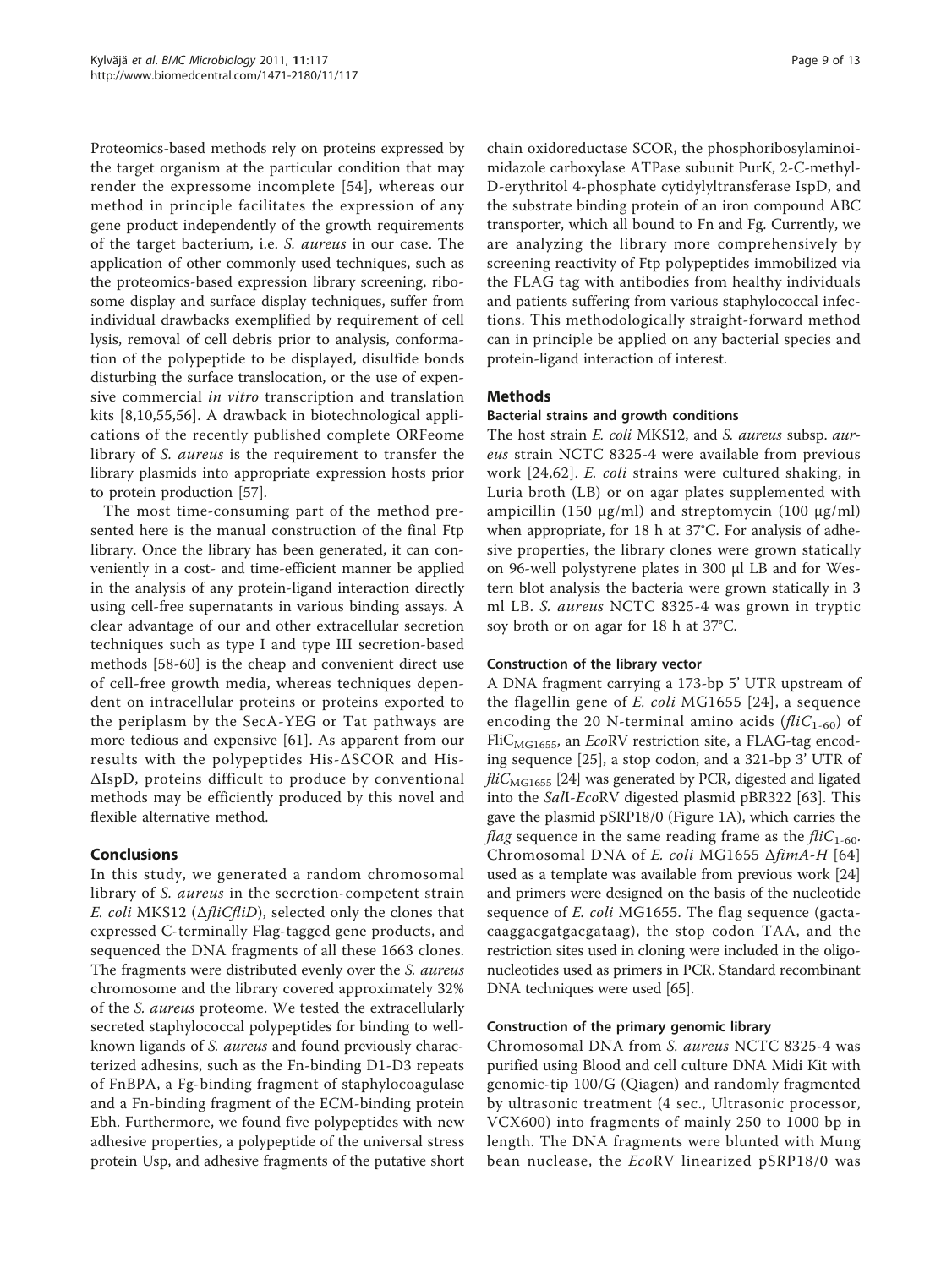dephosphorylated with Calf intestinal alkaline phosphatase and the genomic fragments were ligated into pSRP18/0 with T4 DNA ligase using enzymes obtained from Promega according to manufacturer's instructions. The ligation mixture was electroporated into E. coli MKS12 and transformants grown on Luria agar plates complemented with antibiotics. This generated the primary genomic library of S. aureus NCTC 8325-4 in E. coli.

## Generation of the final Ftp peptide library

We screened the 80000 transformants of the primary genomic library by colony blotting using anti-FLAG antibodies and selected for the library only the Ftp clones. Briefly, a 0.45 μm nitrocellulose membrane (Whatman) was placed on top of bacterial colonies grown on Luria plates for 5 minutes. After removal, the membranes were washed once with PBS containing 0.05% Tween<sup>TM</sup> 20 (v/v), twice with PBS and blocked at 20°C for 1 h in 2% BSA/PBS (w/v), rinsed again in PBS and incubated with antibodies. Anti-FLAG® M2 mAb (Sigma-Aldrich) was diluted in 1% BSA/PBS to a concentration of 0.5 μg/ml and alkaline phosphatase-conjugated secondary antibodies (Dako) to a concentration of 1.5 μg/ml in the same buffer. Ftp clones were picked from the original plates, grown on fresh Luria plates and screened again using the same procedure. On the second round, strain MKS12 (pSRP18/0) was included as a background control and MKS12 expressing D repeats D1-D3 from FnBPA [[32\]](#page-11-0) cloned into pSRP18/0 was included as a positive control on the plates. The gene fragment encoding the D1-D3 repeats of the FnBPA protein from S. aureus was cloned by PCR into the EcoRV site of pSRP18/0 to generate the plasmid p18/0D1-D3. The plasmid pFR015, carrying the fnbA gene, was available from previous work [[62\]](#page-12-0) and used as a template, the oligonucleotides used as primers were designed on the basis of *fnbA* sequence [\[32](#page-11-0)].

## Construction and purification of His-tagged S. aureus polypeptides

The gene fragments of the library clones, which encoded an Ftp gene product, were recloned into the pQE30 vector by PCR. Primers were designed on the basis of the sequence obtained from the plasmids of corresponding Ftp clones, which also were used as templates in the PCR. For cloning purposes, the forward primers carried a BamHI or a HindIII restriction site and the reverse primers included a SphI or a SalI restriction site. Expression of the gene fragments and purification of the N-terminal His<sub>6</sub>-tagged polypeptides was performed under native conditions according to the QIA express System (Qiagen). The purified polypeptides were dialysed against PBS before use and concentration of the correct His-polypeptides was determined from Coomassie-stained SDS-PAGE gels by analysis of whole band intensity of the corresponding polypeptide using image analysis with an internal protein standard of known concentration and using the TINA 2.09c software (Rayest Isotopen Mebgeräte).

#### Clarification and precipitation of growth media

The growth medium of library clones cultured in 300 μl LB in 96-well polypropylene plates was centrifuged twice for 15 minutes at 2000  $\times$  g and 100 μl of the final supernatant from each well was used for binding assays. For Western blot analysis 1 ml growth medium from a 3 ml bacterial culture was clarified by centrifugation and precipitated with TCA as described before [\[24](#page-11-0)].

#### Binding assay and Western blotting

Purified human CI, CIV (Becton Dickinson Labware) and plasma Fn (US Biological) were immobilized onto 96 well polystyrene microtiter plates at a final coating concentration of 2 pmol per well in PBS, as described before [[66](#page-12-0)]. Purified Fg (Kordia Life Sciences) and Fet (Sigma-Aldrich) were immobilized at a concentration of 0.85 μg per well for 20 h at 20°C and the wells were subsequently blocked with 2% BSA/PBS for 2 h at 20°C. 100 μl clarified supernatants or 20 nM of purified His-polypeptides were added and left to react with the immobilized proteins for 2 h at +37°C. Bound, extracellularly secreted polypeptides were detected with anti-FLAG<sup>®</sup> M2 mAb (0.5  $\mu$ g/ml in 1% BSA/PBS) and bound, purified 6xHis polypeptides with anti-His mAb (0.1 μg/ml in 1% BSA/PBS, Clontech Laboratories). Alkaline phosphatase-conjugated antibodies (1 μg/ml in 1% BSA/PBS, Dako) were used as secondary antibodies, P-nitrophenyl phosphate (Sigma-Aldrich) was used as a substrate, and the absorbance was measured in a Multiscan Titertek recorder (Eflab) at 405 nm. Reaction volumes were in all steps 100 μl per well. In Western blotting, samples corresponding to 100 or 500 μl of growth medium and 50 μl bacterial culture were analyzed in a 20% SDS-PAGE gel and transferred onto 0.2 μm nitrocellulose membranes. The detection was done using anti-FLAG antibody (0.5 μg/ml in 1% BSA/PBS) and alkaline phosphatase-conjugated antimouse antibody (1.5 μg/ml in 1% BSA/PBS).

## SPR assay

The interaction between purified His-polypeptides and Fn as well as Fg was analyzed by SPR technology using the Biacore T100 instrument, CM5 sensor chips and amine coupling chemistry according to the manufacturer's instructions (GE Healthcare). Single cycle kinetics was applied in the measurements [[67\]](#page-12-0). Briefly, ligands were diluted in sodium acetate, pH 4.5 to 30 μg/ml (Fn) and 80 μg/ml (Fg) and applied onto activated sensor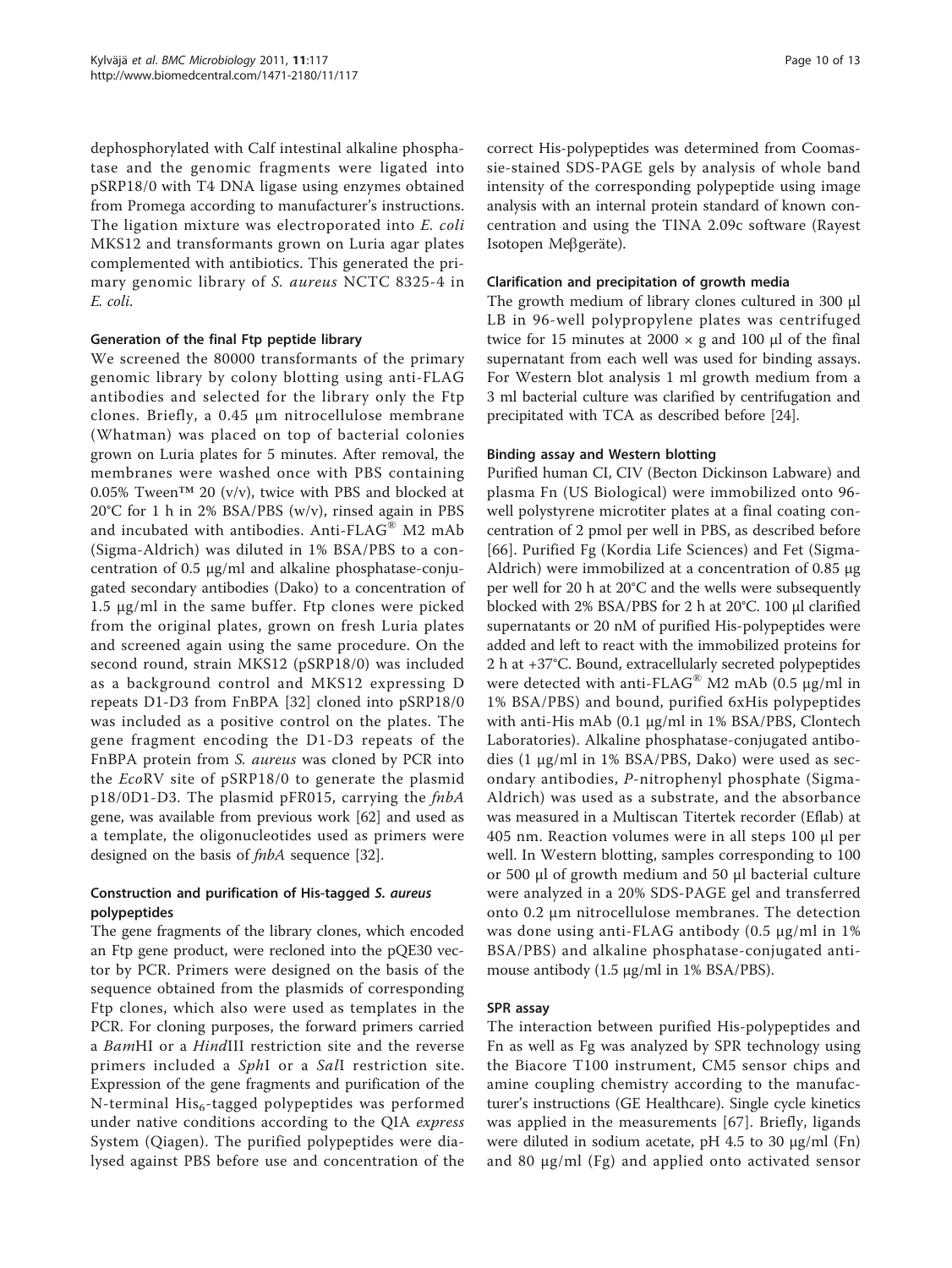<span id="page-10-0"></span>chip surface at flow rates 10 μl/min for 7 min with Fg and 5 μl/min for 9 min with Fn. His-polypeptides used as analytes at concentrations of 0.5 μM, 1.0 μM, 1.5 μM, 2.0 μM and 2.5 μM in PBS were injected at a flow rate of 30 μl/min using PBS as a running buffer. Regeneration of the surface was done between the different analytes using 10 mM glycine, pH 2.3 for Fg and 5 mM NaOH for Fn; control samples were used to confirm that regeneration did not affect the binding.

#### PCR screening and sequencing of the clones

Colony PCR was used to estimate the cloning efficiency, i. e. the% insert-carrying transformants of all transformants in the primary genomic library, from 200 randomly picked colonies and to estimate the average insert size of 200 randomly picked insert-containing clones. The colony PCR was performed using Dynazyme II DNA polymerase (Finnzymes), the PCR primers 017F (5' taccaacagcctctcgctg 3') and 028R (5' caattcaacttgtaggcctgata 3') purchased from Medprobe shown in Figure [1A](#page-1-0), recombinant bacterial cells as templates, and applying standard recombinant DNA techniques [[65\]](#page-12-0). The insertions in the 1663 Ftp clones were amplified by PCR using the primers 025F (5' ggcgattgagccgacgg 3') and 028R and the recombinant plasmids as templates. The inserts were then sequenced in both directions using the primer 017F for the first sequence batch and primer 071R (5' ataagcgcagcgcatcagg 3') for the second batch (Institute of Biotechnology, University of Helsinki, Finland). The primers, which were designed to flank the cloning site in vector pSRP18/0 using the sequences of E. coli MG1655 [[68](#page-12-0)] and pBR322 [[69](#page-12-0)], were purchased from Medprobe or Biomers.

#### Bioinformatics analysis of the cloned S. aureus sequences

The sequences obtained from the insertions of the Ftp library were compared against the genome and gene sequences of S. aureus NCTC 8325 using basic local alignment search tool, BLASTN [\[27](#page-11-0)]. By accepting pairwise alignments with at least 95% sequence identity and of length at least 30 nt, a hit was recorded for 1446 and 1538 query sequences in the first and second sequence batch, respectively. All these sequences matched a single genomic region on the genome sequence. In the gene search, query sequences were required to share at least 95% identity and at least 95 nt continuous alignment against the subject sequence. This search resulted in hits for 1325 and 1401 query sequences that showed a trustworthy match against 1695 and 1747 subject sequences. To have a one-to-one correspondence between queries and subjects, we only accepted the gene closest to the flag sequence end of the query sequence.

Prediction of amino acid composition and molecular mass on the basis on deduced protein sequences of the library clones was done using ProtParam-tool [\[70](#page-12-0)] and analyses of signal sequences were carried out using SignalP and LipoP [[71](#page-12-0),[72\]](#page-12-0). Gene sequences were also reannotated by converting them into amino acid sequences, performing a homology search using BLASTP [[27\]](#page-11-0) and choosing the most representative descriptions for them with Blannotator [[73](#page-12-0)].

#### Accession numbers

E. coli MG1655, GenBank: [U00096](http://www.ncbi.nih.gov/entrez/query.fcgi?db=Nucleotide&cmd=search&term=U00096) and NCBI: NC\_000913; pBR322, GenBank: [J01749;](http://www.ncbi.nih.gov/entrez/query.fcgi?db=Nucleotide&cmd=search&term=J01749) S. aureus subsp. aureus NCTC 8325, GenBank: [CP000253](http://www.ncbi.nih.gov/entrez/query.fcgi?db=Nucleotide&cmd=search&term=CP000253) and NCBI: NC\_007795; fnbA, GenBank: [J04151](http://www.ncbi.nih.gov/entrez/query.fcgi?db=Nucleotide&cmd=search&term=J04151).

## Additional material

[Additional file 1:](http://www.biomedcentral.com/content/supplementary/1471-2180-11-117-S1.PDF) "Table S1" shows the list of gene products found by DNA sequencing and bioinformatics of the Ftp-library. Examples of known adhesive surface proteins and adhesive polypeptides described in the current report are shown in boldface. The abbreviations used as clone and polypeptide names in the current report are shown in parenthesis.

#### List of abbreviations

5'UTR: 5' untranslated region; BLAST: basic local alignment search tool; CI: type I collagen; CIV: type IV collagen; ECM: extracellular matrix; ELISA: enzyme-linked immunoassay; Fet: fetuin; Fg: fibrinogen; fliC<sub>1-60</sub>: base pairs 1 to 60 of fliC; FliC<sub>1-20</sub>: N-terminal 20 amino acids of flagellin; Fn: human plasma fibronectin; Ftp: Flag-tag positive; MSCRAMMs: microbial surface components recognizing adhesive matrix molecules; ORF: open reading frame; PBP: periplasmic binding protein; PELS: proteomics-based expression library screening; RBS: ribosomal binding site; S. aureus, S. aureus subsp. aureus; SPR: surface plasmon resonance.

#### Acknowledgements

We thank Raili Lameranta, Heini Flinck, Sinikka Latvala, Lotta Siira, Laura Teirilä and Maiju Laaksonen for technical assistance, Lars Paulin for assistance in DNA sequencing, Patrik Koskinen for preparation of Figure 2, and Katariina Majander for valuable comments regarding the manuscript. This work was supported by the Academy of Finland (in the frame of the ERA-NET PathoGenoMics grant number 118982 and General research grant 123900) and the European Network of Excellence in EuroPathoGenomics EPG (number CEE LSHB-CT-2005-512061).

#### Author details

<sup>1</sup> Division of General Microbiology, Department of Biosciences, University of Helsinki, P.O. Box 56 (Viikinkaari 9C), FIN-00014 University of Helsinki, Finland. <sup>2</sup>Institute of Biotechnology, University of Helsinki, P.O. Box 56 (Viikinkaari 5) FIN-00014, Helsinki, Finland. <sup>3</sup>VTT Technical Research Centre of Finland, P.O. Box 1000, FIN-02044 VTT, Espoo, Finland. <sup>4</sup> Division of Genetics, Department of Biosciences, University of Helsinki, P.O. Box 56 (Viikinkaari 5), FIN-00014, Helsinki, Finland.

#### Authors' contributions

RK carried out construction of the primary genomic library as well as the Ftp library, screening of the Ftp library for adhesive polypeptides, cloning and expression of His-tagged polypeptides, binding analyses by ELISA and SPR, as well as the SDS-PAGE and Western blot analyses. She also constructed the plasmids, participated in the study design and interpretation of data, and in drafting of the manuscript. MK and LH carried out the bioinformatics analysis of DNA sequence data, participated in the study design and in revising the manuscript critically. BWW coordinated the DNA sequencing, had the main responsibility for the study design, data interpretation and manuscript writing. All authors read and approved the final manuscript.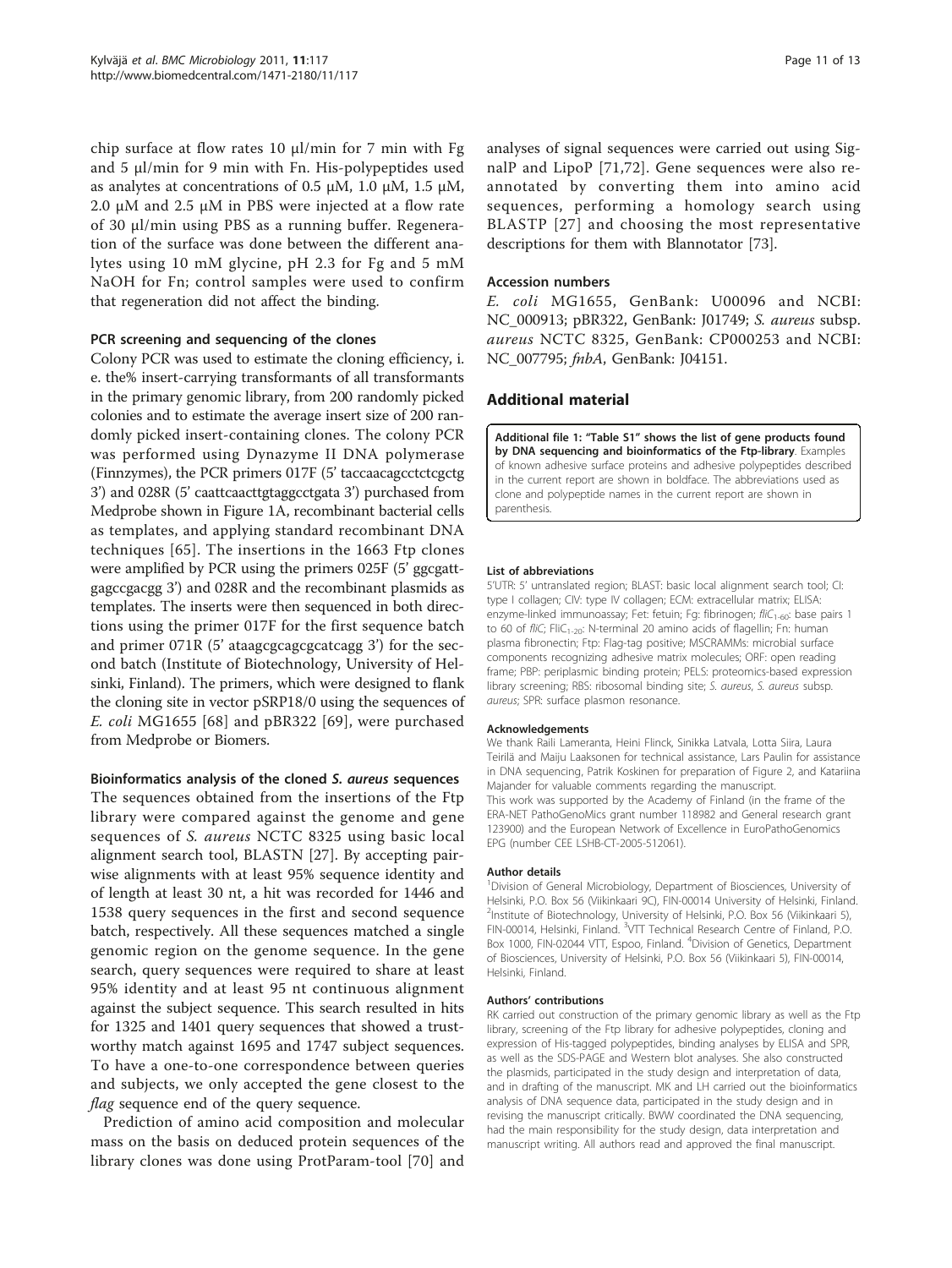<span id="page-11-0"></span>Received: 14 January 2011 Accepted: 27 May 2011 Published: 27 May 2011

#### References

- 1. Proft T, Baker EN: [Pili in Gram-negative and Gram-positive bacteria](http://www.ncbi.nlm.nih.gov/pubmed/18953686?dopt=Abstract)  [structure, assembly and their role in disease.](http://www.ncbi.nlm.nih.gov/pubmed/18953686?dopt=Abstract) Cell Mol Life Sci 2009, 66(4):613-635.
- 2. Rivera J, Vannakambadi G, Höök M, Speziale P: [Fibrinogen-binding](http://www.ncbi.nlm.nih.gov/pubmed/17849038?dopt=Abstract) [proteins of Gram-positive bacteria.](http://www.ncbi.nlm.nih.gov/pubmed/17849038?dopt=Abstract) Thromb Haemost 2007, 98(3):503-511.
- 3. Speziale P, Pietrocola G, Rindi S, Provenzano M, Provenza G, Di Poto A, Visai L, Arciola CR: [Structural and functional role of](http://www.ncbi.nlm.nih.gov/pubmed/19995192?dopt=Abstract) Staphylococcus aureus [surface components recognizing adhesive matrix molecules of the host.](http://www.ncbi.nlm.nih.gov/pubmed/19995192?dopt=Abstract) Future Microbiol 2009, 4:1337-1352.
- 4. Cegelski L, Marshall GR, Eldridge GR, Hultgren SJ: [The biology and future](http://www.ncbi.nlm.nih.gov/pubmed/18079741?dopt=Abstract) [prospects of antivirulence therapies.](http://www.ncbi.nlm.nih.gov/pubmed/18079741?dopt=Abstract) Nat Rev Microbiol 2008, 6(1):17-27.
- 5. Rasko DA, Sperandio V: [Anti-virulence strategies to combat bacteria](http://www.ncbi.nlm.nih.gov/pubmed/20081869?dopt=Abstract)[mediated disease.](http://www.ncbi.nlm.nih.gov/pubmed/20081869?dopt=Abstract) Nat Rev Drug Discov 2010, 9(2):117-128.
- 6. Niemann HH, Schubert WD, Heinz DW: [Adhesins and invasins of](http://www.ncbi.nlm.nih.gov/pubmed/14738899?dopt=Abstract) [pathogenic bacteria: a structural view.](http://www.ncbi.nlm.nih.gov/pubmed/14738899?dopt=Abstract) Microbes Infect 2004, 6(1):101-112.
- 7. Paschke M: [Phage display systems and their applications.](http://www.ncbi.nlm.nih.gov/pubmed/16365766?dopt=Abstract) Appl Microbiol Biotechnol 2006, 70(1):2-11.
- 8. Samuelson P, Gunneriusson E, Nygren P, Ståhl S: [Display of proteins on](http://www.ncbi.nlm.nih.gov/pubmed/12039531?dopt=Abstract) [bacteria.](http://www.ncbi.nlm.nih.gov/pubmed/12039531?dopt=Abstract) J Biotechnol 2002, 96(2):129-154.
- Majander K, Anton L, Kylväjä R, Westerlund-Wikström B: The bacterial flagellum as a surface display and expression tool. In Pili and flagella: Current research and future trends. Edited by: Jarrell KF. Norfolk UK: Caister Academic Press; 2009:191-206.
- 10. Yan X, Xu Z: [Ribosome-display technology: applications for directed](http://www.ncbi.nlm.nih.gov/pubmed/16997141?dopt=Abstract) [evolution of functional proteins.](http://www.ncbi.nlm.nih.gov/pubmed/16997141?dopt=Abstract) Drug Discov Today 2006, 11(19- 20):911-916.
- 11. Choi JH, Lee SY: [Secretory and extracellular production of recombinant](http://www.ncbi.nlm.nih.gov/pubmed/14966662?dopt=Abstract) [proteins using](http://www.ncbi.nlm.nih.gov/pubmed/14966662?dopt=Abstract) Escherichia coli. Appl Microbiol Biotechnol 2004, 64(5):625-635.
- 12. Ni Y, Chen R: [Extracellular recombinant protein production from](http://www.ncbi.nlm.nih.gov/pubmed/19597765?dopt=Abstract) [Escherichia coli](http://www.ncbi.nlm.nih.gov/pubmed/19597765?dopt=Abstract). Biotechnol Lett 2009, 31(11):1661-1670.
- 13. Clarke SR, Foster SJ: [Surface adhesins of](http://www.ncbi.nlm.nih.gov/pubmed/17010697?dopt=Abstract) Staphylococcus aureus. Adv Microb Physiol 2006, 51:187-224.
- 14. Foster TJ, Höök M: [Surface protein adhesins of](http://www.ncbi.nlm.nih.gov/pubmed/10036727?dopt=Abstract) Staphylococcus aureus. Trends Microbiol 1998, 6(12):484-488.
- 15. Chavakis T, Wiechmann K, Preissner KT, Herrmann M: [Staphylococcus aureus](http://www.ncbi.nlm.nih.gov/pubmed/16113816?dopt=Abstract) [interactions with the endothelium: the role of bacterial](http://www.ncbi.nlm.nih.gov/pubmed/16113816?dopt=Abstract) "secretable [expanded repertoire adhesive molecules](http://www.ncbi.nlm.nih.gov/pubmed/16113816?dopt=Abstract)" (SERAM) in disturbing host [defense systems.](http://www.ncbi.nlm.nih.gov/pubmed/16113816?dopt=Abstract) Thromb Haemost 2005, 94(2):278-285.
- 16. Barbu EM, Ganesh VK, Gurusiddappa S, Mackenzie RC, Foster TJ, Sudhof TC, Höök M: [beta-Neurexin is a ligand for the](http://www.ncbi.nlm.nih.gov/pubmed/20090838?dopt=Abstract) Staphylococcus aureus [MSCRAMM SdrC.](http://www.ncbi.nlm.nih.gov/pubmed/20090838?dopt=Abstract) PLoS Pathog 2010, 6(1):e1000726..
- 17. Clarke SR, Brummell KJ, Horsburgh MJ, McDowell PW, Mohamad SA, Stapleton MR, Acevedo J, Read RC, Day NP, Peacock SJ, Mond JJ, Kokai-Kun JF, Foster SJ: [Identification of in vivo-expressed antigens of](http://www.ncbi.nlm.nih.gov/pubmed/16544250?dopt=Abstract) Staphylococcus aureus [and their use in vaccinations for protection](http://www.ncbi.nlm.nih.gov/pubmed/16544250?dopt=Abstract) [against nasal carriage.](http://www.ncbi.nlm.nih.gov/pubmed/16544250?dopt=Abstract) J Infect Dis 2006, 193(8):1098-1108.
- 18. Rosander A, Bjerketorp J, Frykberg L, Jacobsson K: [Phage display as a](http://www.ncbi.nlm.nih.gov/pubmed/12069889?dopt=Abstract) [novel screening method to identify extracellular proteins.](http://www.ncbi.nlm.nih.gov/pubmed/12069889?dopt=Abstract) J Microbiol Methods 2002, 51(1):43-55.
- 19. Bjerketorp J, Nilsson M, Ljungh Å, Flock JI, Jacobsson K, Frykberg L: [A novel](http://www.ncbi.nlm.nih.gov/pubmed/12101292?dopt=Abstract) [von Willebrand factor binding protein expressed by](http://www.ncbi.nlm.nih.gov/pubmed/12101292?dopt=Abstract) Staphylococcus [aureus](http://www.ncbi.nlm.nih.gov/pubmed/12101292?dopt=Abstract). Microbiology 2002, 148(Pt 7):2037-2044.
- 20. Etz H, Minh DB, Henics T, Dryla A, Winkler B, Triska C, Boyd AP, Söllner J, Schmidt W, von Ahsen U, Buschle M, Gill SR, Kolonay J, Khalak H, Fraser CM, von Gabain A, Nagy E, Meinke A: [Identification of in vivo expressed](http://www.ncbi.nlm.nih.gov/pubmed/11997460?dopt=Abstract) [vaccine candidate antigens from](http://www.ncbi.nlm.nih.gov/pubmed/11997460?dopt=Abstract) Staphylococcus aureus. Proc Natl Acad Sci USA 2002, 99(10):6573-6578.
- 21. Taschner S, Meinke A, von Gabain A, Boyd AP: [Selection of peptide entry](http://www.ncbi.nlm.nih.gov/pubmed/12144529?dopt=Abstract) [motifs by bacterial surface display.](http://www.ncbi.nlm.nih.gov/pubmed/12144529?dopt=Abstract) Biochem J 2002, 367(Pt 2):393-402.
- 22. Weichhart T, Horky M, Söllner J, Gangl S, Henics T, Nagy E, Meinke A, von Gabain A, Fraser CM, Gill SR, Hafner M, von Ahsen U: [Functional selection](http://www.ncbi.nlm.nih.gov/pubmed/12874343?dopt=Abstract) [of vaccine candidate peptides from](http://www.ncbi.nlm.nih.gov/pubmed/12874343?dopt=Abstract) Staphylococcus aureus whole[genome expression libraries in vitro.](http://www.ncbi.nlm.nih.gov/pubmed/12874343?dopt=Abstract) Infect Immun 2003, 71(8):4633-4641.
- 23. Hecker M, Becher D, Fuchs S, Engelmann S: [A proteomic view of cell](http://www.ncbi.nlm.nih.gov/pubmed/20005169?dopt=Abstract) [physiology and virulence of](http://www.ncbi.nlm.nih.gov/pubmed/20005169?dopt=Abstract) Staphylococcus aureus. Int J Med Microbiol 2010, 300(2-3):76-87.
- 24. Majander K, Anton L, Antikainen J, Lång H, Brummer M, Korhonen TK, Westerlund-Wikström B: [Extracellular secretion of polypeptides using a](http://www.ncbi.nlm.nih.gov/pubmed/15806100?dopt=Abstract) modified Escherichia coli [flagellar secretion apparatus.](http://www.ncbi.nlm.nih.gov/pubmed/15806100?dopt=Abstract) Nat Biotechnol 2005, 23(4):475-481.
- 25. Javed A, Zaidi SK, Gutierrez SE, Lengner CJ, Harrington KS, Hovhannisyan H, Cho BC, Pratap J, Pockwinse SM, Montecino M, Wijnen AJ, Lian JB, Stein JL, Stein GS: [Immunofluorescence analysis using epitope-tagged proteins: in](http://www.ncbi.nlm.nih.gov/pubmed/15269394?dopt=Abstract) [vitro system.](http://www.ncbi.nlm.nih.gov/pubmed/15269394?dopt=Abstract) Methods Mol Biol 2004, 285:33-36.
- Novick R: [Properties of a cryptic high-frequency transducing phage in](http://www.ncbi.nlm.nih.gov/pubmed/4227577?dopt=Abstract) [Staphylococcus aureus](http://www.ncbi.nlm.nih.gov/pubmed/4227577?dopt=Abstract). Virology 1967, 33(1):155-166.
- 27. Altschul SF, Madden TL, Schäffer AA, Zhang J, Zhang Z, Miller W, Lipman DJ: [Gapped BLAST and PSI-BLAST: a new generation of protein](http://www.ncbi.nlm.nih.gov/pubmed/9254694?dopt=Abstract) [database search programs.](http://www.ncbi.nlm.nih.gov/pubmed/9254694?dopt=Abstract) Nucleic Acids Res 1997, 25(17):3389-3402.
- 28. Hecker M, Engelmann S, Cordwell SJ: Proteomics of Staphylococcus aureus–current state and future challenges. J Chromatogr B 2003, 787(1):179-195.
- 29. Gillaspy AF, Worrell V, Orvis J, Roe BA, Dyer DW, landolo JJ: The Staphylococcus aureus NCTC8325 Genome. In Gram positive pathogens. Edited by: Fischetti V, Novick R, Ferretti J, Portnoy D, Rood J. Washington, DC, USA: ASM Press; 2006:381-412.
- 30. Becher D, Hempel K, Sievers S, Zühlke D, Pané-Farré J, Otto A, Fuchs S, Albrecht D, Bernhardt J, Engelmann S, Völker U, van Dijl JM, Hecker M: [A](http://www.ncbi.nlm.nih.gov/pubmed/19997597?dopt=Abstract) [proteomic view of an important human pathogen-towards the](http://www.ncbi.nlm.nih.gov/pubmed/19997597?dopt=Abstract) [quantification of the entire](http://www.ncbi.nlm.nih.gov/pubmed/19997597?dopt=Abstract) Staphylococcus aureus proteome. PLoS One 2009, 4(12):e8176..
- 31. Zhang L, Jacobsson K, Vasi J, Lindberg M, Frykberg L: [A second IgG](http://www.ncbi.nlm.nih.gov/pubmed/9579072?dopt=Abstract)[binding protein in](http://www.ncbi.nlm.nih.gov/pubmed/9579072?dopt=Abstract) Staphylococcus aureus. Microbiology 1998, 144(Pt 4):985-991.
- 32. Signäs C, Raucci G, Jönsson K, Lindgren P, Anantharamaiah GM, Höök M, Lindberg M: [Nucleotide sequence of the gene for a fibronectin-binding](http://www.ncbi.nlm.nih.gov/pubmed/2521391?dopt=Abstract) protein from Staphylococcus aureus[: use of this peptide sequence in the](http://www.ncbi.nlm.nih.gov/pubmed/2521391?dopt=Abstract) [synthesis of biologically active peptides.](http://www.ncbi.nlm.nih.gov/pubmed/2521391?dopt=Abstract) Proc Natl Acad Sci USA 1989, 86(2):699-703.
- 33. McDevitt D, Vaudaux P, Foster TJ: [Genetic evidence that bound coagulase](http://www.ncbi.nlm.nih.gov/pubmed/1548075?dopt=Abstract) of Staphylococcus aureus [is not clumping factor.](http://www.ncbi.nlm.nih.gov/pubmed/1548075?dopt=Abstract) Infect Immun 1992, 60(4):1514-1523.
- 34. Clarke SR, Harris LG, Richards RG, Foster SJ: [Analysis of Ebh, a 1.1-](http://www.ncbi.nlm.nih.gov/pubmed/12438342?dopt=Abstract) [Megadalton Cell Wall-Associated Fibronectin-Binding Protein of](http://www.ncbi.nlm.nih.gov/pubmed/12438342?dopt=Abstract) [Staphylococcus aureus](http://www.ncbi.nlm.nih.gov/pubmed/12438342?dopt=Abstract). Infect Immun 2002, 70(12):6680-6687.
- 35. Schubert A, Zakikhany K, Schreiner M, Frank R, Spellerberg B, Eikmanns BJ, Reinscheid DJ: [A fibrinogen receptor from group B](http://www.ncbi.nlm.nih.gov/pubmed/12406229?dopt=Abstract) Streptococcus [interacts with fibrinogen by repetitive units with novel ligand binding](http://www.ncbi.nlm.nih.gov/pubmed/12406229?dopt=Abstract) [sites.](http://www.ncbi.nlm.nih.gov/pubmed/12406229?dopt=Abstract) Mol Microbiol 2002, 46(2):557-569.
- 36. Watanabe S, Ito T, Takeuchi F, Endo M, Okuno E, Hiramatsu K: [Structural](http://www.ncbi.nlm.nih.gov/pubmed/15901693?dopt=Abstract) [Comparison of Ten Serotypes of Staphylocoagulases in](http://www.ncbi.nlm.nih.gov/pubmed/15901693?dopt=Abstract) Staphylococcus [aureus](http://www.ncbi.nlm.nih.gov/pubmed/15901693?dopt=Abstract). J Bacteriol 2005, 187(11):3698-3707.
- 37. Kvint K, Nachin L, Diez A, Nyström T: [The bacterial universal stress protein:](http://www.ncbi.nlm.nih.gov/pubmed/12732303?dopt=Abstract) [function and regulation.](http://www.ncbi.nlm.nih.gov/pubmed/12732303?dopt=Abstract) Curr Opin Microbiol 2003, 6(2):140-145.
- 38. Zhang Y, Morar M, Ealick SE: [Structural biology of the purine biosynthetic](http://www.ncbi.nlm.nih.gov/pubmed/18712276?dopt=Abstract) [pathway.](http://www.ncbi.nlm.nih.gov/pubmed/18712276?dopt=Abstract) Cell Mol Life Sci 2008, 65(23):3699-3724.
- 39. Higgins CF: [ABC transporters: physiology, structure and mechanism](http://www.ncbi.nlm.nih.gov/pubmed/11421269?dopt=Abstract)–an [overview.](http://www.ncbi.nlm.nih.gov/pubmed/11421269?dopt=Abstract) Res Microbiol 2001, 152(3-4):205-210.
- 40. Joh HJ, House-Pompeo K, Patti JM, Gurusiddappa S, Höök M: [Fibronectin](http://www.ncbi.nlm.nih.gov/pubmed/8193122?dopt=Abstract) [receptors from gram-positive bacteria: comparison of active sites.](http://www.ncbi.nlm.nih.gov/pubmed/8193122?dopt=Abstract) Biochemistry 1994, 33(20):6086-6092.
- 41. McCarthy AJ, Lindsay JA: [Genetic variation in Staphylococcus aureus](http://www.ncbi.nlm.nih.gov/pubmed/20550675?dopt=Abstract) [surface and immune evasion genes is lineage associated: implications](http://www.ncbi.nlm.nih.gov/pubmed/20550675?dopt=Abstract) [for vaccine design and host-pathogen interactions.](http://www.ncbi.nlm.nih.gov/pubmed/20550675?dopt=Abstract) BMC Microbiol 2010, 10:173.
- 42. Ponnuraj K, Bowden MG, Davis S, Gurusiddappa S, Moore D, Choe D, Xu Y, Höök M, Narayana SV: A "dock, lock, and latch" [structural model for a](http://www.ncbi.nlm.nih.gov/pubmed/14567919?dopt=Abstract) [staphylococcal adhesin binding to fibrinogen.](http://www.ncbi.nlm.nih.gov/pubmed/14567919?dopt=Abstract) Cell 2003, 115(2):217-228.
- 43. Schwarz-Linek U, Werner JM, Pickford AR, Gurusiddappa S, Kim JH, Pilka ES, Briggs JAG, Gough TS, Höök M, Campbell ID, Potts JR: [Pathogenic bacteria](http://www.ncbi.nlm.nih.gov/pubmed/12736686?dopt=Abstract) [attach to human fibronectin through a tandem ß-zipper.](http://www.ncbi.nlm.nih.gov/pubmed/12736686?dopt=Abstract) Nature 2003, 423(6936):177-181.
- 44. Avramis VI, Avramis EV, Hunter W, Long MC: [Immunogenicity of native or](http://www.ncbi.nlm.nih.gov/pubmed/19331165?dopt=Abstract) [pegylated E. coli and Erwinia asparaginases assessed by ELISA and](http://www.ncbi.nlm.nih.gov/pubmed/19331165?dopt=Abstract) [surface plasmon resonance \(SPR-biacore\) assays of IgG antibodies \(Ab\)](http://www.ncbi.nlm.nih.gov/pubmed/19331165?dopt=Abstract) [in sera from patients with acute lymphoblastic leukemia \(ALL\).](http://www.ncbi.nlm.nih.gov/pubmed/19331165?dopt=Abstract) Anticancer Res 2009, 29(1):299-302.